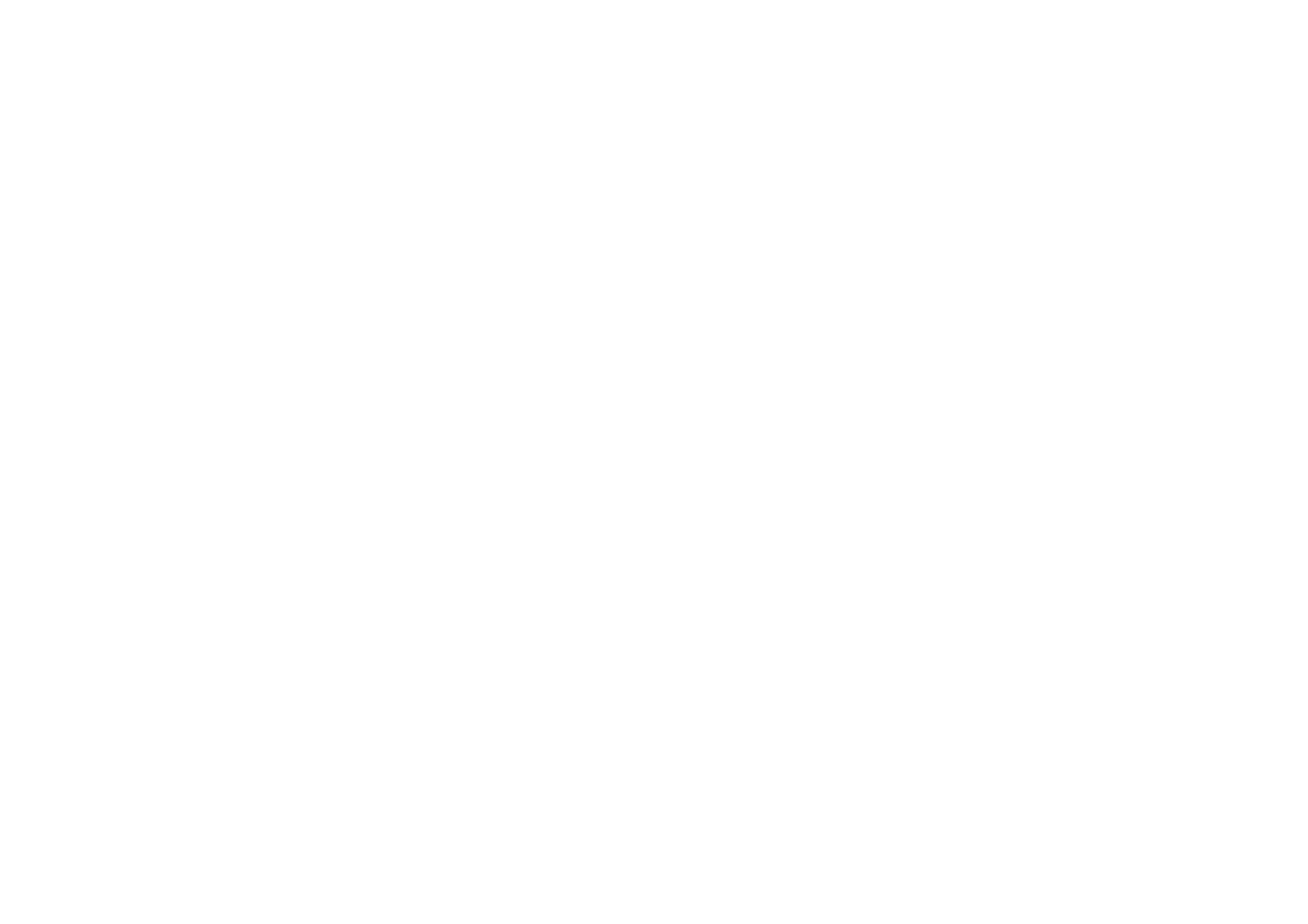**ACTUAL PERFORMANCE FOR OUTCOME MEASURES 473 - Public Utility Commission of Texas Fiscal Year 2013 10/10/2013**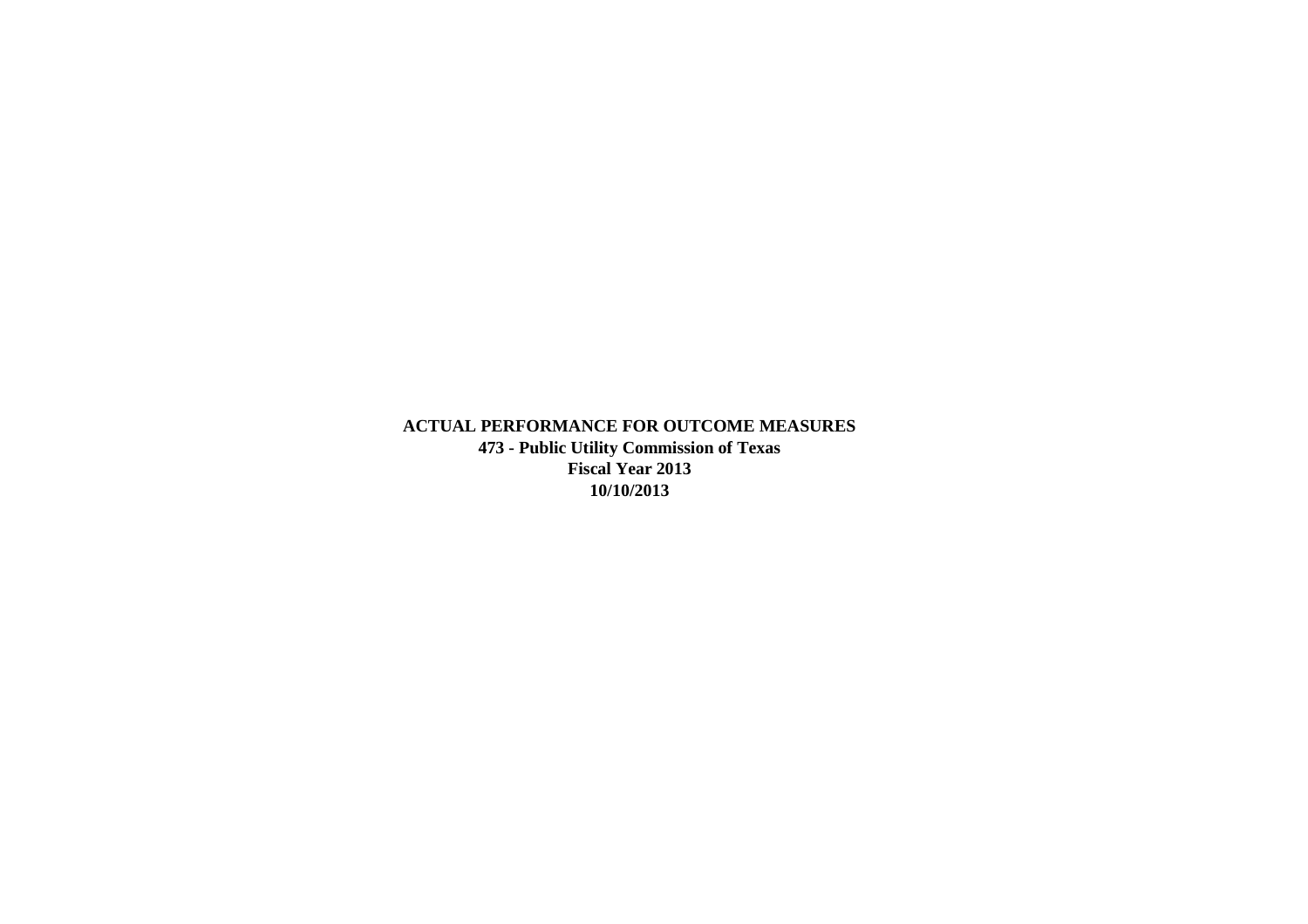| Actual Performance for Outcome Measures with Updates | DATE: | 10/10/2013 |
|------------------------------------------------------|-------|------------|
|                                                      |       |            |

Automated Budget and Evaluation System of Texas (ABEST)

| Agency code: 473       |                              | Agency name: Public Utility Commission of Texas                                                                                                                                                                                                                                                                                                                                                                                           |                       |                    |                                    |                     |
|------------------------|------------------------------|-------------------------------------------------------------------------------------------------------------------------------------------------------------------------------------------------------------------------------------------------------------------------------------------------------------------------------------------------------------------------------------------------------------------------------------------|-----------------------|--------------------|------------------------------------|---------------------|
| Type/Objective/Measure |                              |                                                                                                                                                                                                                                                                                                                                                                                                                                           | 2013<br><b>Target</b> | 2013<br><b>YTD</b> | Percent of<br><b>Annual Target</b> | <b>Target Range</b> |
| $1 - 1$                | <b>MAINTAIN COMPETITION</b>  |                                                                                                                                                                                                                                                                                                                                                                                                                                           |                       |                    |                                    |                     |
|                        | % SERVED BY CITIES CERTIFIED |                                                                                                                                                                                                                                                                                                                                                                                                                                           | 80.00 %               | 75.70 %            | 94.63 % *                          |                     |
|                        |                              | Explanation of Variance: While there has been a very slight (0.02%) increase over the previous year, the combination of consolidation of CTPs, displacement of land lines in<br>favor of cellphones, and general economic conditions continue to exert downward pressure on the number of Texas cities with three or more CTPs.                                                                                                           |                       |                    |                                    |                     |
|                        | Prior YTD:                   |                                                                                                                                                                                                                                                                                                                                                                                                                                           |                       |                    |                                    |                     |
|                        |                              | RELATIVE ELEC PRICE: RESIDENTIAL                                                                                                                                                                                                                                                                                                                                                                                                          | 127.60 %              | 98.75 %            | 77.39 % *                          |                     |
|                        |                              | Explanation of Variance: The ERCOT electricity market uses natural gas as the fuel for 50% of its generation output, as compared to 15-20% nationally. Therefore, the<br>stability of the lower natural gas prices over recent years has affected rates in the ERCOT competitive market of Texas to a greater extent than it has on a national level.<br>Performance on this measure is lower than the annual target, which is desirable. |                       |                    |                                    |                     |
|                        | Prior YTD:                   |                                                                                                                                                                                                                                                                                                                                                                                                                                           |                       |                    |                                    |                     |
|                        | 7                            | % OF NAT'L AVG RESIDENTIAL E-BILL                                                                                                                                                                                                                                                                                                                                                                                                         | 159.90 %              | 133.48 %           | 83.48 % *                          |                     |
|                        |                              | Explanation of Variance: The ERCOT electricity market uses natural gas as the fuel for 50% of its generation output, as compared to 15-20% nationally. Therefore, the<br>stability of the lower natural gas prices over recent years has affected rates in the ERCOT competitive market of Texas to a greater extent than it has on a national level.<br>Performance on this measure is lower than the annual target, which is desirable. |                       |                    |                                    |                     |
|                        | Prior YTD:                   |                                                                                                                                                                                                                                                                                                                                                                                                                                           |                       |                    |                                    |                     |
| $1 - 2$                | REGULATE SERVICE PROVIDERS   |                                                                                                                                                                                                                                                                                                                                                                                                                                           |                       |                    |                                    |                     |
|                        |                              | % OF NAT'L AVG RESIDENTIAL PH BILL                                                                                                                                                                                                                                                                                                                                                                                                        | 112.27 %              | 117.48 %           | 104.64 %                           |                     |
|                        | Prior YTD:                   |                                                                                                                                                                                                                                                                                                                                                                                                                                           |                       |                    |                                    |                     |
| $2 - 2$                | RESOLVE COMPLAINTS           |                                                                                                                                                                                                                                                                                                                                                                                                                                           |                       |                    |                                    |                     |
|                        | $\mathbf{1}$                 | % CUST COMPLAINTS RESOLVED (IRP)                                                                                                                                                                                                                                                                                                                                                                                                          | 99.00 %               | 99.60 %            | 100.61 %                           |                     |
|                        | Prior YTD:                   |                                                                                                                                                                                                                                                                                                                                                                                                                                           |                       |                    |                                    |                     |
| $3-1$                  | FINANCIAL ASSISTANCE         |                                                                                                                                                                                                                                                                                                                                                                                                                                           |                       |                    |                                    |                     |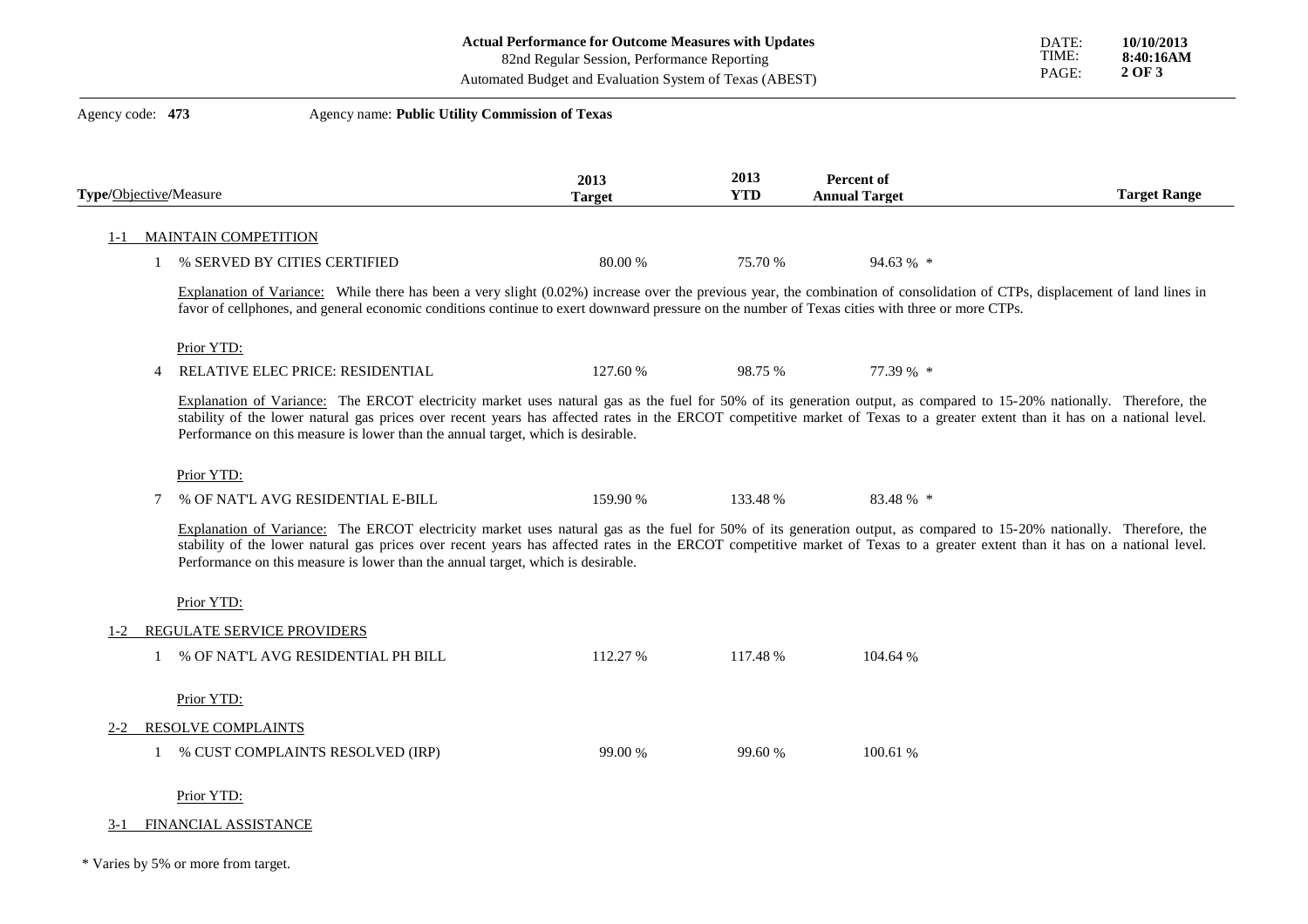|                               | <b>Actual Performance for Outcome Measures with Updates</b><br>82nd Regular Session, Performance Reporting<br>Automated Budget and Evaluation System of Texas (ABEST) | DATE:<br>TIME:<br>PAGE: | 10/10/2013<br>8:40:16AM<br>3 OF 3  |  |                     |
|-------------------------------|-----------------------------------------------------------------------------------------------------------------------------------------------------------------------|-------------------------|------------------------------------|--|---------------------|
| Agency code: 473              | Agency name: Public Utility Commission of Texas                                                                                                                       |                         |                                    |  |                     |
| <b>Type/Objective/Measure</b> | 2013<br><b>Target</b>                                                                                                                                                 | 2013<br><b>YTD</b>      | Percent of<br><b>Annual Target</b> |  | <b>Target Range</b> |

96.70 %

101.79 %

95.00 %

\* Varies by 5% or more from target.

1 % LOW-INCOME CUST PROVIDED DISCOUNT

Prior YTD: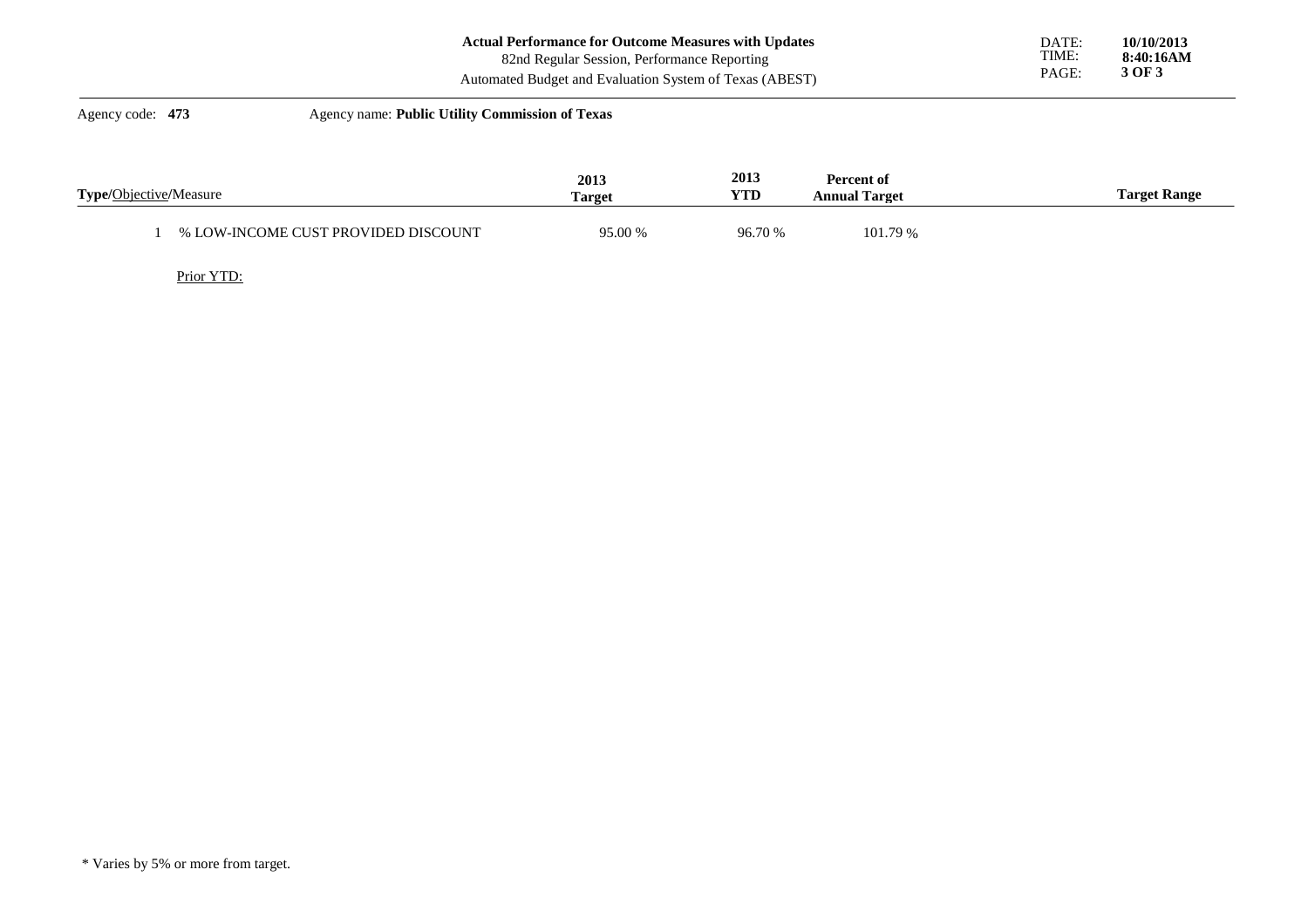# **ACTUAL PERFORMANCE FOR OUTPUT/EFFICIENCY MEASURES 473 - Public Utility Commission of Texas**

**Fiscal Year 2013 10/10/2013**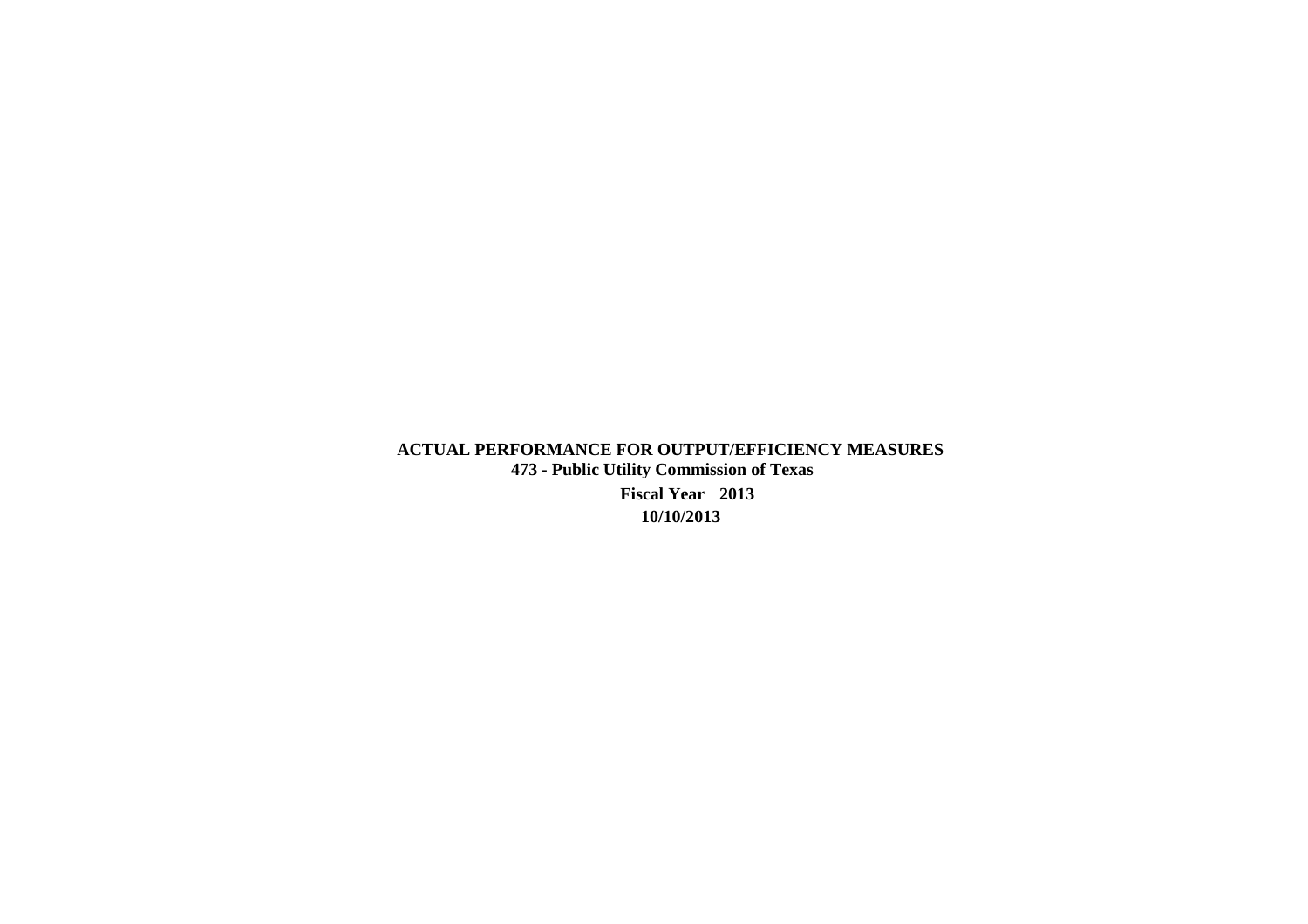### **Actual Performance for Output/Efficiency Measures with Updates** 10/10/2013 8:41:53AM

# 82nd Regular Session, Performance Reporting

Automated Budget and Evaluation System of Texas (ABEST)

| Agency code:<br>473                                                               | Agency name: Public Utility Commission of Texas |                       |                    |                                                                                                                                                          |                     |
|-----------------------------------------------------------------------------------|-------------------------------------------------|-----------------------|--------------------|----------------------------------------------------------------------------------------------------------------------------------------------------------|---------------------|
| Type/Strategy/Measure                                                             | 2013<br><b>Target</b>                           | 2013<br><b>Actual</b> | 2013<br><b>YTD</b> | <b>Percent of</b><br><b>Annual Target</b>                                                                                                                | <b>Target Range</b> |
| <b>Output Measures</b>                                                            |                                                 |                       |                    |                                                                                                                                                          |                     |
| <b>MARKET COMPETITION</b><br>$1 - 1 - 1$<br>2 # INVESTIGATIONS FOR MKT POWER ELEC |                                                 |                       |                    |                                                                                                                                                          |                     |
| Quarter 1                                                                         | 8.00                                            | 2.00                  | 2.00               | 25.00 %                                                                                                                                                  | $1.60 - 2.40$       |
| Prior Amount: 2.00<br>Prior YTD: 2.00<br>Quarter 2                                | 8.00                                            | 6.00                  | 8.00               | 100.00 % *                                                                                                                                               | $3.60 - 4.40$       |
|                                                                                   |                                                 |                       |                    | Explanation of Variance: Market power-related investigations are difficult to forecast and are highly dependent upon the actions of market participants. |                     |
| Prior Amount: 6.00<br>Prior YTD: 8.00                                             |                                                 |                       |                    |                                                                                                                                                          |                     |
| Quarter 3                                                                         | 8.00                                            | 4.00                  | 12.00              | 150.00 % *                                                                                                                                               | $5.60 - 6.40$       |
|                                                                                   |                                                 |                       |                    | Explanation of Variance: Market power-related investigations are difficult to forecast and are highly dependent upon market participant actions.         |                     |
| Prior Amount: 4.00<br>Prior YTD: 12.00                                            |                                                 |                       |                    |                                                                                                                                                          |                     |
| Quarter 4                                                                         | 8.00                                            | 3.00                  | 15.00              | 187.50 % *                                                                                                                                               | $7.60 - 8.40$       |
|                                                                                   |                                                 |                       |                    | Explanation of Variance: Market power related investigations are difficult to forecast and are highly dependent upon market participant actions.         |                     |
| Prior Amount: 3.00                                                                |                                                 |                       |                    |                                                                                                                                                          |                     |
| Prior YTD: 15.00<br># OF CASES COMPLETED RELATED COMP<br>3                        |                                                 |                       |                    |                                                                                                                                                          |                     |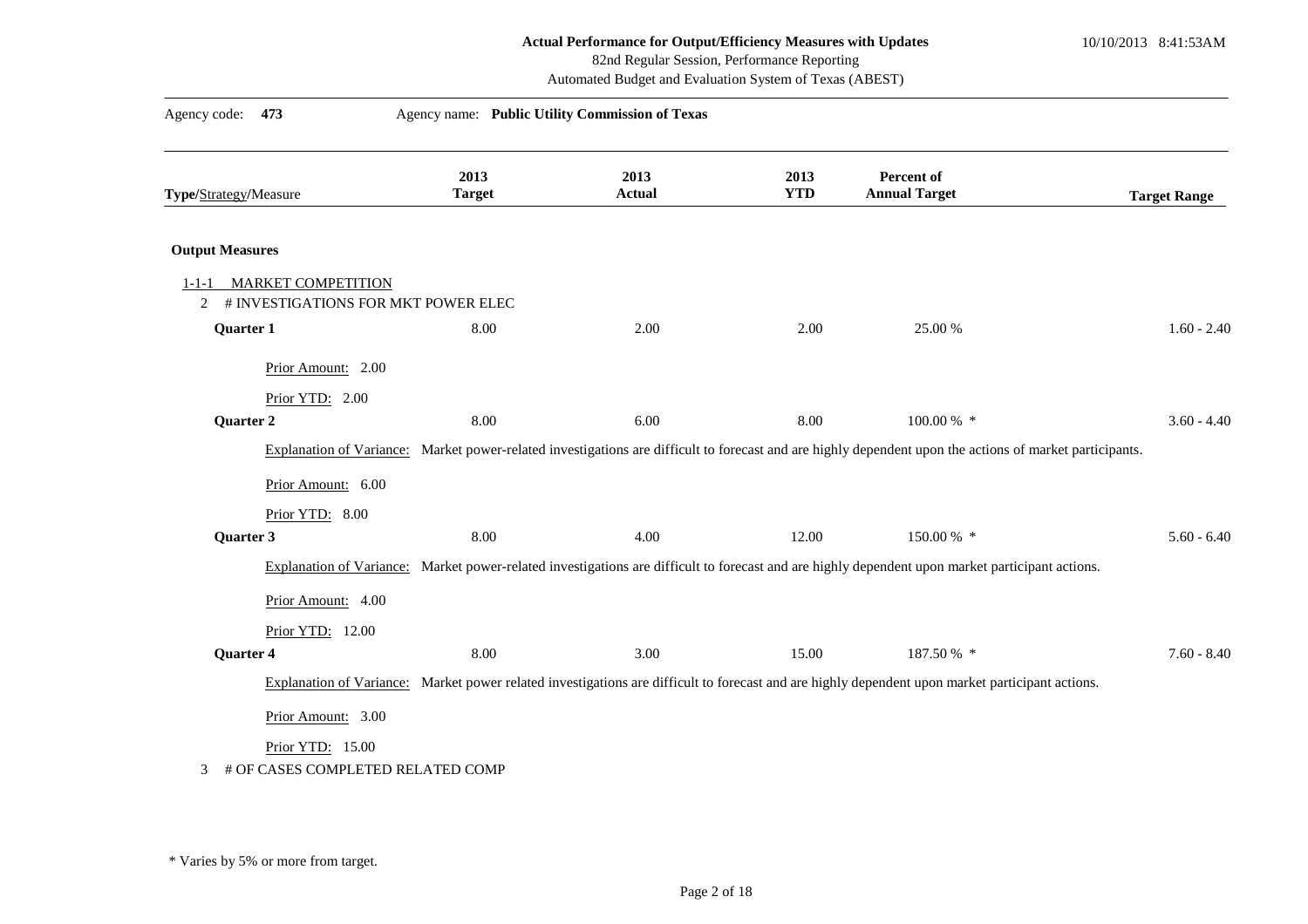10/10/2013 8:41:53AM

# 82nd Regular Session, Performance Reporting

Automated Budget and Evaluation System of Texas (ABEST)

| Agency code: 473       | Agency name: Public Utility Commission of Texas |                |                    |                                    |                     |
|------------------------|-------------------------------------------------|----------------|--------------------|------------------------------------|---------------------|
| Type/Strategy/Measure  | 2013<br><b>Target</b>                           | 2013<br>Actual | 2013<br><b>YTD</b> | Percent of<br><b>Annual Target</b> | <b>Target Range</b> |
| <b>Output Measures</b> |                                                 |                |                    |                                    |                     |
| 3                      | # OF CASES COMPLETED RELATED COMP               |                |                    |                                    |                     |
| <b>Quarter 1</b>       | 350.00                                          | 110.00         | 110.00             | $31.43\%$ *                        | $70.00 - 105.00$    |

Explanation of Variance: The cases completed in the first quarter included 25 related to electric providers and 84 related to telecommunications providers. The majority of the telecommunication cases were applications for or to amend interconnection agreements. On the electric side, the majority of cases were for or to amend a retail electric provider certificate. This measure is difficult to predict because the Commission has no control over the number of cases that may be filed by persons seeking necessary regulatory approvals.

Explanation of Update: End of year detailed review of all remaining open control numbers resulted in one additional case appropriate for closure in the first quarter of fiscal year 2013.

Prior Amount: 109.00

Prior YTD: 109.00

Prior Amount: 110.00

Prior YTD: 110.00

Prior Explanation of Update: End of year detailed review of all remaining open control numbers resulted in one additional case appropriate for closure in the first quarter of fiscal year 2013.

<sup>\*</sup> Varies by 5% or more from target.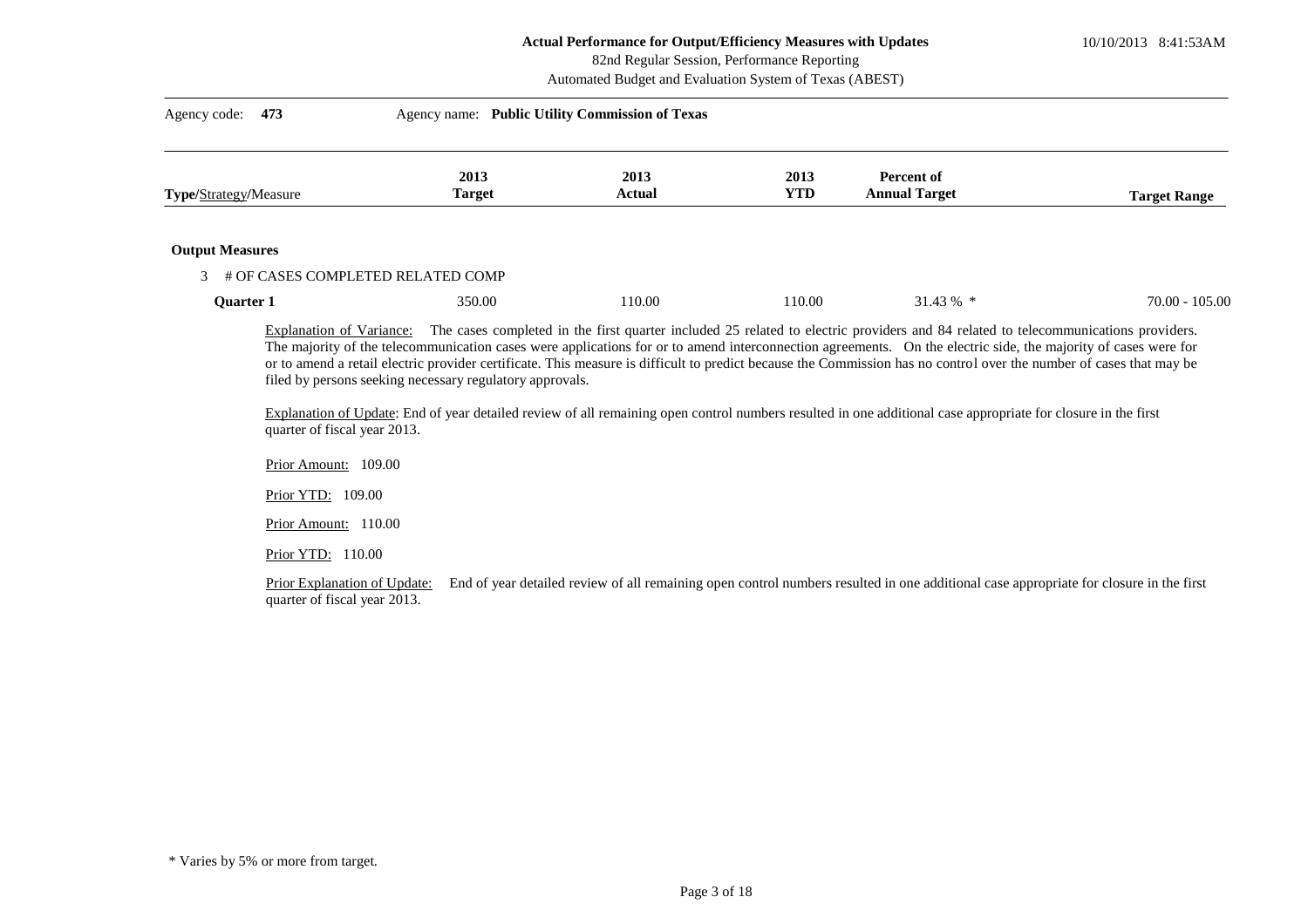10/10/2013 8:41:53AM

# 82nd Regular Session, Performance Reporting

|                        | Automated Budget and Evaluation System of Texas (ABEST)                                  |                                                          |                       |                    |                                                                                                                                                                                                                                                                                                                                                                                                                                                                                                           |                     |  |  |
|------------------------|------------------------------------------------------------------------------------------|----------------------------------------------------------|-----------------------|--------------------|-----------------------------------------------------------------------------------------------------------------------------------------------------------------------------------------------------------------------------------------------------------------------------------------------------------------------------------------------------------------------------------------------------------------------------------------------------------------------------------------------------------|---------------------|--|--|
| Agency code:           | 473                                                                                      | Agency name: Public Utility Commission of Texas          |                       |                    |                                                                                                                                                                                                                                                                                                                                                                                                                                                                                                           |                     |  |  |
| Type/Strategy/Measure  |                                                                                          | 2013<br><b>Target</b>                                    | 2013<br><b>Actual</b> | 2013<br><b>YTD</b> | Percent of<br><b>Annual Target</b>                                                                                                                                                                                                                                                                                                                                                                                                                                                                        | <b>Target Range</b> |  |  |
| <b>Output Measures</b> |                                                                                          |                                                          |                       |                    |                                                                                                                                                                                                                                                                                                                                                                                                                                                                                                           |                     |  |  |
| 3                      |                                                                                          | # OF CASES COMPLETED RELATED COMP                        |                       |                    |                                                                                                                                                                                                                                                                                                                                                                                                                                                                                                           |                     |  |  |
| Quarter 2              |                                                                                          | 350.00                                                   | 112.00                | 222.00             | 63.43 % *                                                                                                                                                                                                                                                                                                                                                                                                                                                                                                 | $157.50 - 192.50$   |  |  |
|                        | quarter of fiscal year 2013.<br>Prior Amount: 108.00                                     | filed by persons seeking necessary regulatory approvals. |                       |                    | The majority of the telecommunication cases were applications for or to amend interconnection agreements. On the electric side, the majority of cases were for<br>or to amend a retail electric provider certificate. This measure is difficult to predict because the Commission has no control over the number of cases that may be<br>Explanation of Update: End of year detailed review of all remaining open control numbers resulted in four additional cases appropriate for closure in the second |                     |  |  |
|                        | Prior YTD: 217.00                                                                        |                                                          |                       |                    |                                                                                                                                                                                                                                                                                                                                                                                                                                                                                                           |                     |  |  |
|                        | Prior Amount: 112.00                                                                     |                                                          |                       |                    |                                                                                                                                                                                                                                                                                                                                                                                                                                                                                                           |                     |  |  |
|                        | Prior YTD: 222.00<br>Prior Explanation of Update:<br>second quarter of fiscal year 2013. |                                                          |                       |                    | End of year detailed review of all remaining open control numbers resulted in four additional cases appropriate for closure in the                                                                                                                                                                                                                                                                                                                                                                        |                     |  |  |
| <b>Ouarter 3</b>       |                                                                                          | 350.00                                                   | 89.00                 | 311.00             | 88.86 % *                                                                                                                                                                                                                                                                                                                                                                                                                                                                                                 | $245.00 - 280.00$   |  |  |
|                        |                                                                                          |                                                          |                       |                    | Explanation of Variance: The cases completed in the third quarter included 16 related to electric providers and 73 related to telecommunications providers.<br>The majority of the telecommunication cases were applications for or to amend interconnection agreements. On the electric side, the majority of cases were for<br>or to amend a retail electric provider certificate. This measure is difficult to predict because the Commission has no control over the number of cases that may be      |                     |  |  |

filed by persons seeking necessary regulatory approvals.

Explanation of Update: No Update to this quarter's measure.

Prior Amount: 89.00

Prior YTD: 306.00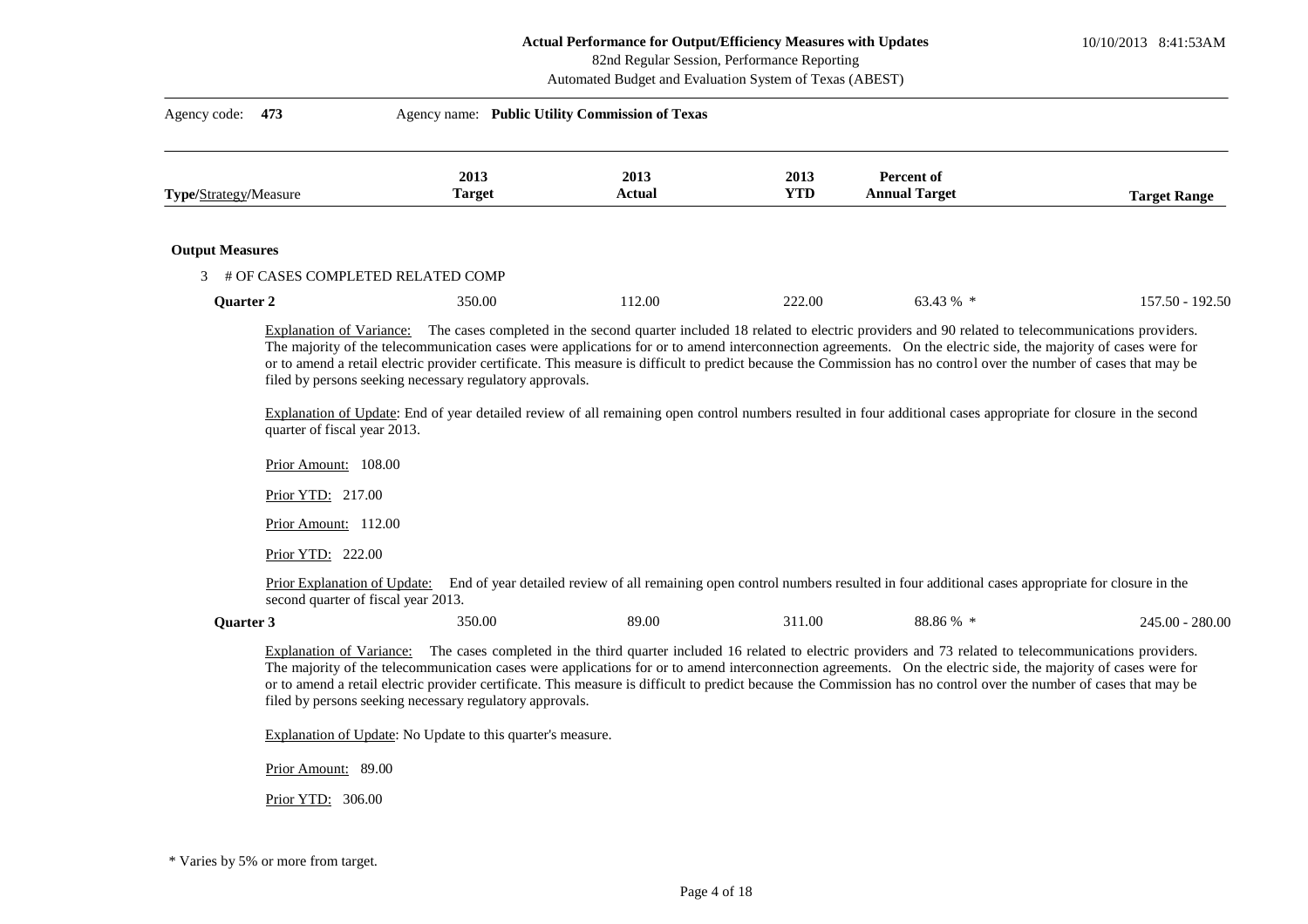10/10/2013 8:41:53AM

| 82nd Regular Session, Performance Reporting |  |  |
|---------------------------------------------|--|--|
|                                             |  |  |
|                                             |  |  |

Automated Budget and Evaluation System of Texas (ABEST)

| Agency code:           | 473                             | Agency name: Public Utility Commission of Texas                                                                                                                                                                                                        |                |                    |                                                                                                                                                                                                                                                                                                                                                                                                                                                                                          |                                 |
|------------------------|---------------------------------|--------------------------------------------------------------------------------------------------------------------------------------------------------------------------------------------------------------------------------------------------------|----------------|--------------------|------------------------------------------------------------------------------------------------------------------------------------------------------------------------------------------------------------------------------------------------------------------------------------------------------------------------------------------------------------------------------------------------------------------------------------------------------------------------------------------|---------------------------------|
| Type/Strategy/Measure  |                                 | 2013<br><b>Target</b>                                                                                                                                                                                                                                  | 2013<br>Actual | 2013<br><b>YTD</b> | Percent of<br><b>Annual Target</b>                                                                                                                                                                                                                                                                                                                                                                                                                                                       | <b>Target Range</b>             |
| <b>Output Measures</b> |                                 |                                                                                                                                                                                                                                                        |                |                    |                                                                                                                                                                                                                                                                                                                                                                                                                                                                                          |                                 |
| 3                      |                                 | # OF CASES COMPLETED RELATED COMP                                                                                                                                                                                                                      |                |                    |                                                                                                                                                                                                                                                                                                                                                                                                                                                                                          |                                 |
| <b>Quarter 4</b>       |                                 | 350.00                                                                                                                                                                                                                                                 | 111.00         | 422.00             | 120.57 % *                                                                                                                                                                                                                                                                                                                                                                                                                                                                               | $332.50 - 367.50$               |
|                        | necessary regulatory approvals. |                                                                                                                                                                                                                                                        |                |                    | providers. The majority of the telecommunication cases were applications for or to amend interconnection agreements. On the electric side, the majority of<br>cases were for or to amend a retail electric provider certificate. Actual year to date performance of 422 cases completed resulted in a higher outcome than<br>expected. However, this measure is difficult to predict because the Commission has no control over the number of cases that may be filed by persons seeking |                                 |
|                        | Prior Amount: 111.00            |                                                                                                                                                                                                                                                        |                |                    |                                                                                                                                                                                                                                                                                                                                                                                                                                                                                          |                                 |
|                        | Prior YTD: 417.00               |                                                                                                                                                                                                                                                        |                |                    |                                                                                                                                                                                                                                                                                                                                                                                                                                                                                          |                                 |
| $1 - 2 - 1$            | UTILITY REGULATION              | # OF RATE CASES COMPLETED ELECTRIC                                                                                                                                                                                                                     |                |                    |                                                                                                                                                                                                                                                                                                                                                                                                                                                                                          |                                 |
| <b>Quarter 1</b>       |                                 | 35.00                                                                                                                                                                                                                                                  | 15.00          | 15.00              | 42.86 % *                                                                                                                                                                                                                                                                                                                                                                                                                                                                                | $7.00 - 10.50$                  |
|                        |                                 | Explanation of Variance: During the first quarter of FY 2013 there were 2 major and 13 minor electric rate cases completed.<br>Commission has no control over the number of cases that may be filed by persons seeking necessary regulatory approvals. |                |                    | were for regulatory adjustment to energy efficiency cost recovery or transmission cost recovery factors. This measure is difficult to project because the                                                                                                                                                                                                                                                                                                                                | The majority of cases completed |
|                        | Prior Amount: 15.00             |                                                                                                                                                                                                                                                        |                |                    |                                                                                                                                                                                                                                                                                                                                                                                                                                                                                          |                                 |
|                        | Prior YTD: 15.00                |                                                                                                                                                                                                                                                        |                |                    |                                                                                                                                                                                                                                                                                                                                                                                                                                                                                          |                                 |
| Quarter 2              |                                 | 35.00                                                                                                                                                                                                                                                  | 10.00          | 25.00              | 71.43 % *                                                                                                                                                                                                                                                                                                                                                                                                                                                                                | $15.75 - 19.25$                 |
|                        |                                 | cases that may be filed by persons seeking necessary regulatory approvals.                                                                                                                                                                             |                |                    | Explanation of Variance: During the second quarter of FY 2013 there were 2 major and 8 minor electric rate cases completed. The majority of cases completed<br>were for approval of transmission cost recovery factor updates. This measure is difficult to project because the Commission has no control over the number of                                                                                                                                                             |                                 |
|                        | Prior Amount: 10.00             |                                                                                                                                                                                                                                                        |                |                    |                                                                                                                                                                                                                                                                                                                                                                                                                                                                                          |                                 |
|                        | Prior YTD: 25.00                |                                                                                                                                                                                                                                                        |                |                    |                                                                                                                                                                                                                                                                                                                                                                                                                                                                                          |                                 |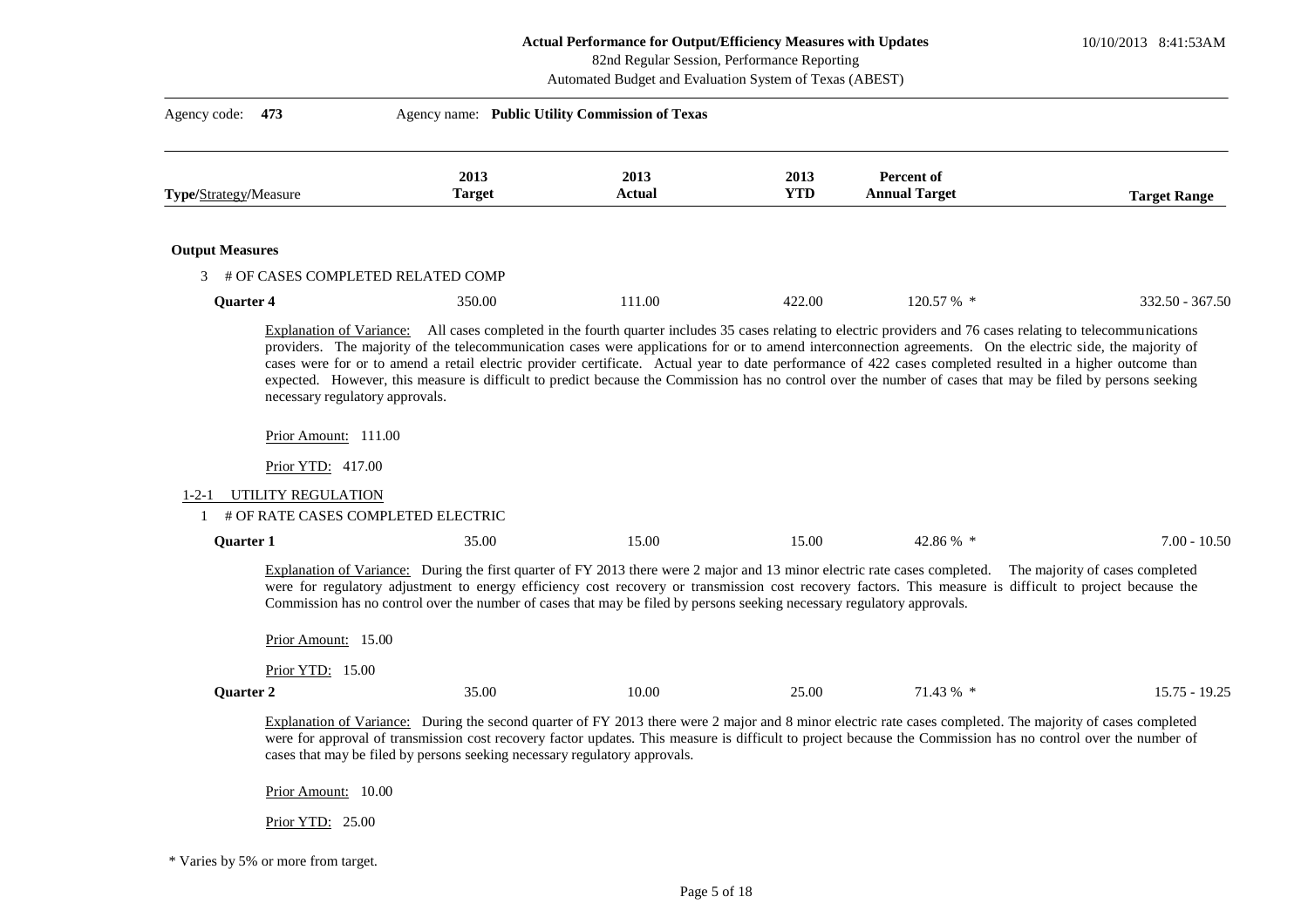10/10/2013 8:41:53AM

| 82nd Regular Session, Performance Reporting |  |  |
|---------------------------------------------|--|--|
|                                             |  |  |

Automated Budget and Evaluation System of Texas (ABEST)

| Agency code: 473                       | Agency name: Public Utility Commission of Texas                 |                       |                    |                                                                                                                                                                                                                                                                                                                                                                                                                                                                                                                                                                                                                                                                                                                                                                                                                                                                                                                                                                                                   |                     |
|----------------------------------------|-----------------------------------------------------------------|-----------------------|--------------------|---------------------------------------------------------------------------------------------------------------------------------------------------------------------------------------------------------------------------------------------------------------------------------------------------------------------------------------------------------------------------------------------------------------------------------------------------------------------------------------------------------------------------------------------------------------------------------------------------------------------------------------------------------------------------------------------------------------------------------------------------------------------------------------------------------------------------------------------------------------------------------------------------------------------------------------------------------------------------------------------------|---------------------|
| Type/Strategy/Measure                  | 2013<br><b>Target</b>                                           | 2013<br><b>Actual</b> | 2013<br><b>YTD</b> | Percent of<br><b>Annual Target</b>                                                                                                                                                                                                                                                                                                                                                                                                                                                                                                                                                                                                                                                                                                                                                                                                                                                                                                                                                                | <b>Target Range</b> |
| <b>Output Measures</b>                 |                                                                 |                       |                    |                                                                                                                                                                                                                                                                                                                                                                                                                                                                                                                                                                                                                                                                                                                                                                                                                                                                                                                                                                                                   |                     |
| 1 # OF RATE CASES COMPLETED ELECTRIC   |                                                                 |                       |                    |                                                                                                                                                                                                                                                                                                                                                                                                                                                                                                                                                                                                                                                                                                                                                                                                                                                                                                                                                                                                   |                     |
| Quarter 3                              | 35.00                                                           | 6.00                  | 31.00              | 88.57 % *                                                                                                                                                                                                                                                                                                                                                                                                                                                                                                                                                                                                                                                                                                                                                                                                                                                                                                                                                                                         | $24.50 - 28.00$     |
|                                        | may be filed by persons seeking necessary regulatory approvals. |                       |                    | Explanation of Variance: During the third quarter of FY 2013 there were 1 major and 4 minor electric rate cases completed. The majority of cases completed<br>were for interim update of wholesale transmission rates. This measure is difficult to project because the Commission has no control over the number of cases that<br>Explanation of Update: End of year detailed review of all remaining open control numbers resulted in one additional case appropriate for closure in the third                                                                                                                                                                                                                                                                                                                                                                                                                                                                                                  |                     |
| quarter of fiscal year 2013.           |                                                                 |                       |                    |                                                                                                                                                                                                                                                                                                                                                                                                                                                                                                                                                                                                                                                                                                                                                                                                                                                                                                                                                                                                   |                     |
| Prior Amount: 5.00                     |                                                                 |                       |                    |                                                                                                                                                                                                                                                                                                                                                                                                                                                                                                                                                                                                                                                                                                                                                                                                                                                                                                                                                                                                   |                     |
| Prior YTD: 30.00                       |                                                                 |                       |                    |                                                                                                                                                                                                                                                                                                                                                                                                                                                                                                                                                                                                                                                                                                                                                                                                                                                                                                                                                                                                   |                     |
| <b>Ouarter 4</b>                       | 35.00                                                           | 19.00                 | 50.00              | 142.86 % *                                                                                                                                                                                                                                                                                                                                                                                                                                                                                                                                                                                                                                                                                                                                                                                                                                                                                                                                                                                        | $33.25 - 36.75$     |
| approvals.                             |                                                                 |                       |                    | Explanation of Variance: During the fourth quarter of FY 2013 there were 1 major and 18 minor electric rate cases completed. FY 2013 annual performance<br>of 50 rate cases completed exceeded the projected target. Throughout the fiscal year the Commission completed six retail rate cases, twelve requests for interim<br>update of wholesale transmission rates and sixteen requests for approval of transmission cost recovery factor (TCRF) update. In addition, eight electric utilities<br>filed minor rate cases for adjustments to energy-efficiency cost recovery factors to allow for recovery of energy efficiency, which is a relatively new form of cost<br>recovery for electric utilities. Eight miscellaneous cases completed included such issues as rate case expenses and minor rate service adjustments. This<br>measure is difficult to project because the Commission has no control over the number of cases that may be filed by persons seeking necessary regulatory |                     |
| Prior Amount: 19.00                    |                                                                 |                       |                    |                                                                                                                                                                                                                                                                                                                                                                                                                                                                                                                                                                                                                                                                                                                                                                                                                                                                                                                                                                                                   |                     |
| Prior YTD: 49.00                       |                                                                 |                       |                    |                                                                                                                                                                                                                                                                                                                                                                                                                                                                                                                                                                                                                                                                                                                                                                                                                                                                                                                                                                                                   |                     |
| # OF RATE CASES COMPLETED TELECOM<br>2 |                                                                 |                       |                    |                                                                                                                                                                                                                                                                                                                                                                                                                                                                                                                                                                                                                                                                                                                                                                                                                                                                                                                                                                                                   |                     |
| <b>Quarter 1</b>                       | 7.00                                                            | 2.00                  | 2.00               | 28.57 %                                                                                                                                                                                                                                                                                                                                                                                                                                                                                                                                                                                                                                                                                                                                                                                                                                                                                                                                                                                           | $1.40 - 2.10$       |
| Prior Amount: 2.00                     |                                                                 |                       |                    |                                                                                                                                                                                                                                                                                                                                                                                                                                                                                                                                                                                                                                                                                                                                                                                                                                                                                                                                                                                                   |                     |
|                                        |                                                                 |                       |                    |                                                                                                                                                                                                                                                                                                                                                                                                                                                                                                                                                                                                                                                                                                                                                                                                                                                                                                                                                                                                   |                     |
| Prior YTD: 2.00                        |                                                                 |                       |                    |                                                                                                                                                                                                                                                                                                                                                                                                                                                                                                                                                                                                                                                                                                                                                                                                                                                                                                                                                                                                   |                     |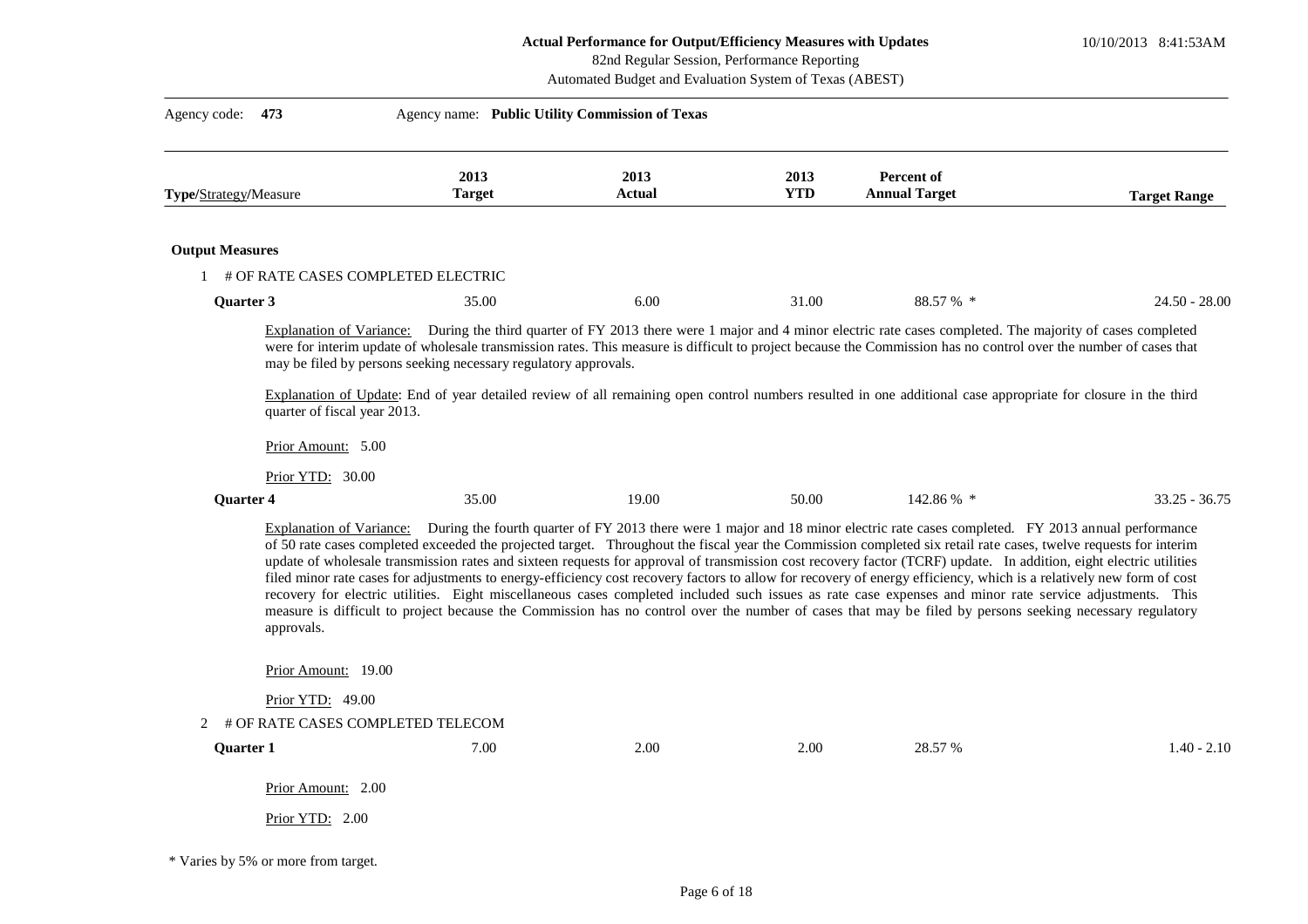10/10/2013 8:41:53AM

|                        |                                                                           |                                                                                  | 82nd Regular Session, Performance Reporting<br>Automated Budget and Evaluation System of Texas (ABEST) |                    |                                                                                                                                                                                                                                                                                                                                 |                     |
|------------------------|---------------------------------------------------------------------------|----------------------------------------------------------------------------------|--------------------------------------------------------------------------------------------------------|--------------------|---------------------------------------------------------------------------------------------------------------------------------------------------------------------------------------------------------------------------------------------------------------------------------------------------------------------------------|---------------------|
| Agency code: 473       |                                                                           | Agency name: Public Utility Commission of Texas                                  |                                                                                                        |                    |                                                                                                                                                                                                                                                                                                                                 |                     |
| Type/Strategy/Measure  |                                                                           | 2013<br><b>Target</b>                                                            | 2013<br>Actual                                                                                         | 2013<br><b>YTD</b> | Percent of<br><b>Annual Target</b>                                                                                                                                                                                                                                                                                              | <b>Target Range</b> |
| <b>Output Measures</b> |                                                                           |                                                                                  |                                                                                                        |                    |                                                                                                                                                                                                                                                                                                                                 |                     |
| 2<br>Quarter 2         |                                                                           | # OF RATE CASES COMPLETED TELECOM<br>7.00                                        | 6.00                                                                                                   | 8.00               | 114.29 % *                                                                                                                                                                                                                                                                                                                      | $3.15 - 3.85$       |
|                        | quarter.<br>Prior Amount: 1.00<br>Prior $YTD: 3.00$<br>Prior Amount: 6.00 |                                                                                  |                                                                                                        |                    | measure is difficult to predict because it is dependent, in part, on applications initiated by regulated telecommunications providers for changes in rates.<br>Explanation of Update: End of year detailed review of all remaining open control numbers resulted in five additional cases appropriate for closure in the second |                     |
|                        | Prior YTD: 8.00<br>Prior Explanation of Update:<br>second quarter.        |                                                                                  |                                                                                                        |                    | End of year detailed review of all remaining open control numbers resulted in five additional cases appropriate for closure in the                                                                                                                                                                                              |                     |
| <b>Ouarter 3</b>       |                                                                           | 7.00                                                                             | 5.00                                                                                                   | 13.00              | 185.71 % *                                                                                                                                                                                                                                                                                                                      | $4.90 - 5.60$       |
|                        | Explanation of Variance:<br>Prior Amount: 5.00                            | Explanation of Update: No update made to this measure's result for this quarter. |                                                                                                        |                    | The Commission processed five rate cases for regulated telecommunications providers for the third quarter of FY 2013. This<br>measure is difficult to predict because it is dependent, in part, on applications initiated by regulated telecommunications providers for changes in rates.                                       |                     |

Prior YTD: 8.00

<sup>\*</sup> Varies by 5% or more from target.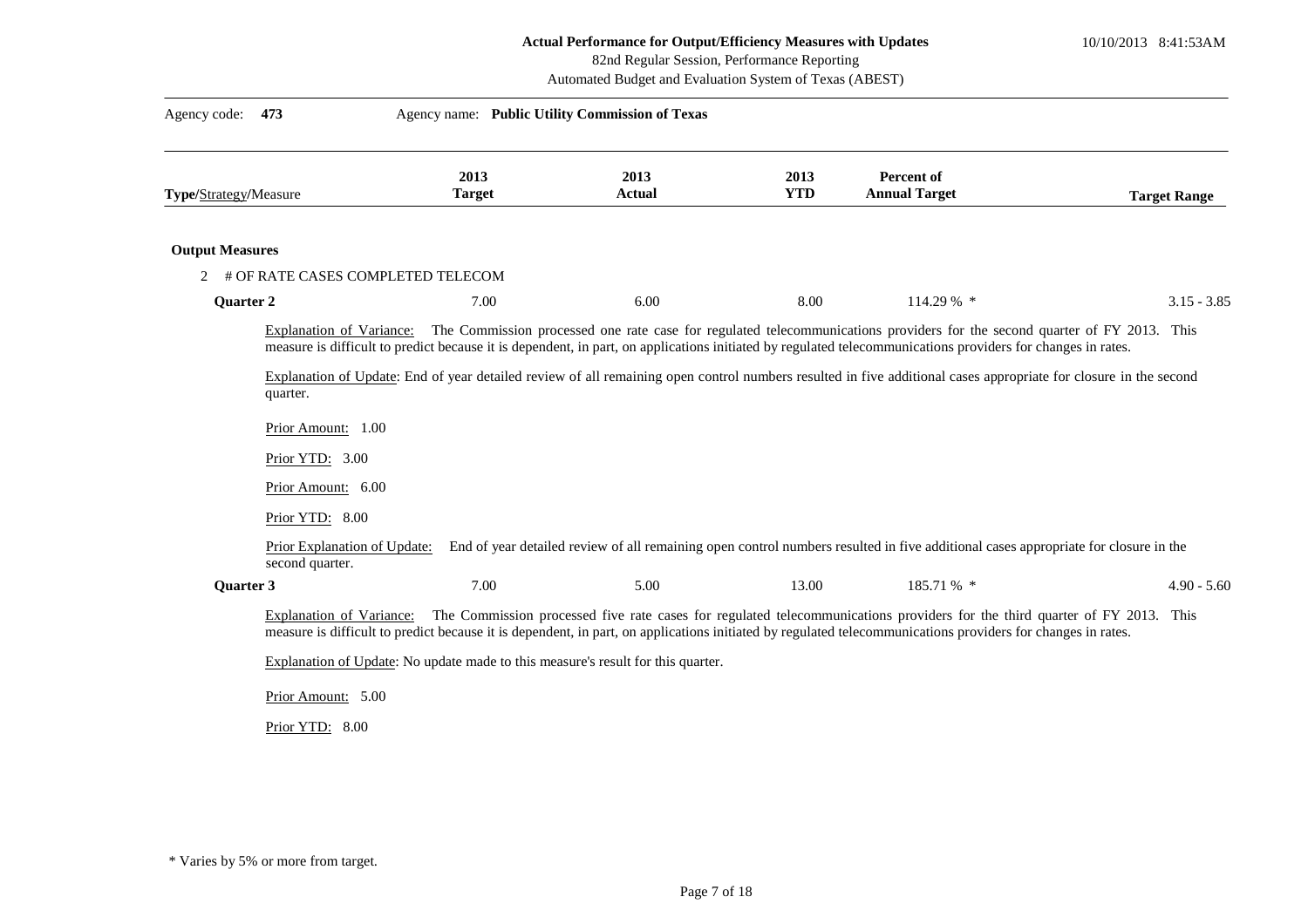10/10/2013 8:41:53AM

|                        |                                                                                                     |                                   |                                                                                                                                                    | 82nd Regular Session, Performance Reporting<br>Automated Budget and Evaluation System of Texas (ABEST) |                                                                                                                                                                                                                                                                                                       |                                                                                                                                   |
|------------------------|-----------------------------------------------------------------------------------------------------|-----------------------------------|----------------------------------------------------------------------------------------------------------------------------------------------------|--------------------------------------------------------------------------------------------------------|-------------------------------------------------------------------------------------------------------------------------------------------------------------------------------------------------------------------------------------------------------------------------------------------------------|-----------------------------------------------------------------------------------------------------------------------------------|
| Agency code:           | 473                                                                                                 |                                   | Agency name: Public Utility Commission of Texas                                                                                                    |                                                                                                        |                                                                                                                                                                                                                                                                                                       |                                                                                                                                   |
| Type/Strategy/Measure  |                                                                                                     | 2013<br><b>Target</b>             | 2013<br><b>Actual</b>                                                                                                                              | 2013<br><b>YTD</b>                                                                                     | Percent of<br><b>Annual Target</b>                                                                                                                                                                                                                                                                    | <b>Target Range</b>                                                                                                               |
| <b>Output Measures</b> |                                                                                                     |                                   |                                                                                                                                                    |                                                                                                        |                                                                                                                                                                                                                                                                                                       |                                                                                                                                   |
| 2                      |                                                                                                     | # OF RATE CASES COMPLETED TELECOM |                                                                                                                                                    |                                                                                                        |                                                                                                                                                                                                                                                                                                       |                                                                                                                                   |
| <b>Ouarter 4</b>       |                                                                                                     | 7.00                              | 4.00                                                                                                                                               | 17.00                                                                                                  | 242.86 % *                                                                                                                                                                                                                                                                                            | $6.65 - 7.35$                                                                                                                     |
| $2 - 1 - 1$<br>1       | <b>Explanation of Variance:</b><br>Prior Amount: 4.00<br>Prior YTD: 12.00<br>INFO REQUEST RESPONSES | PROVIDE FACTS ABOUT CHANGES       | in part, on applications initiated by regulated telecommunications providers for changes in rates.                                                 |                                                                                                        | The Commission processed four rate cases for regulated telecommunications providers for the fourth quarter of FY 2013. The actual<br>year-to-date performance measure of 17 cases completed resulted in a higher outcome than expected. This measure is difficult to predict because it is dependent, |                                                                                                                                   |
| Quarter 1              |                                                                                                     | 75,000.00                         | 15,977.00                                                                                                                                          | 15,977.00                                                                                              | 21.30 %                                                                                                                                                                                                                                                                                               | $15,000.00 - 22,500.00$                                                                                                           |
|                        | Prior Amount: 15,977.00<br>Prior YTD: 15,977.00<br>Prior Amount: 16,100.00<br>Prior YTD: 16,100.00  | Prior Explanation of Update:      | resulted in a decrease to the number of information requests concluded.<br>resulted in a decrease to the number of information requests concluded. |                                                                                                        | Explanation of Update: Corrections made in the Customer Protection Division's complaints database, and General Law's public information request database                                                                                                                                              | Corrections made in the Customer Protection Division's complaints database, and General Law's public information request database |

<sup>\*</sup> Varies by 5% or more from target.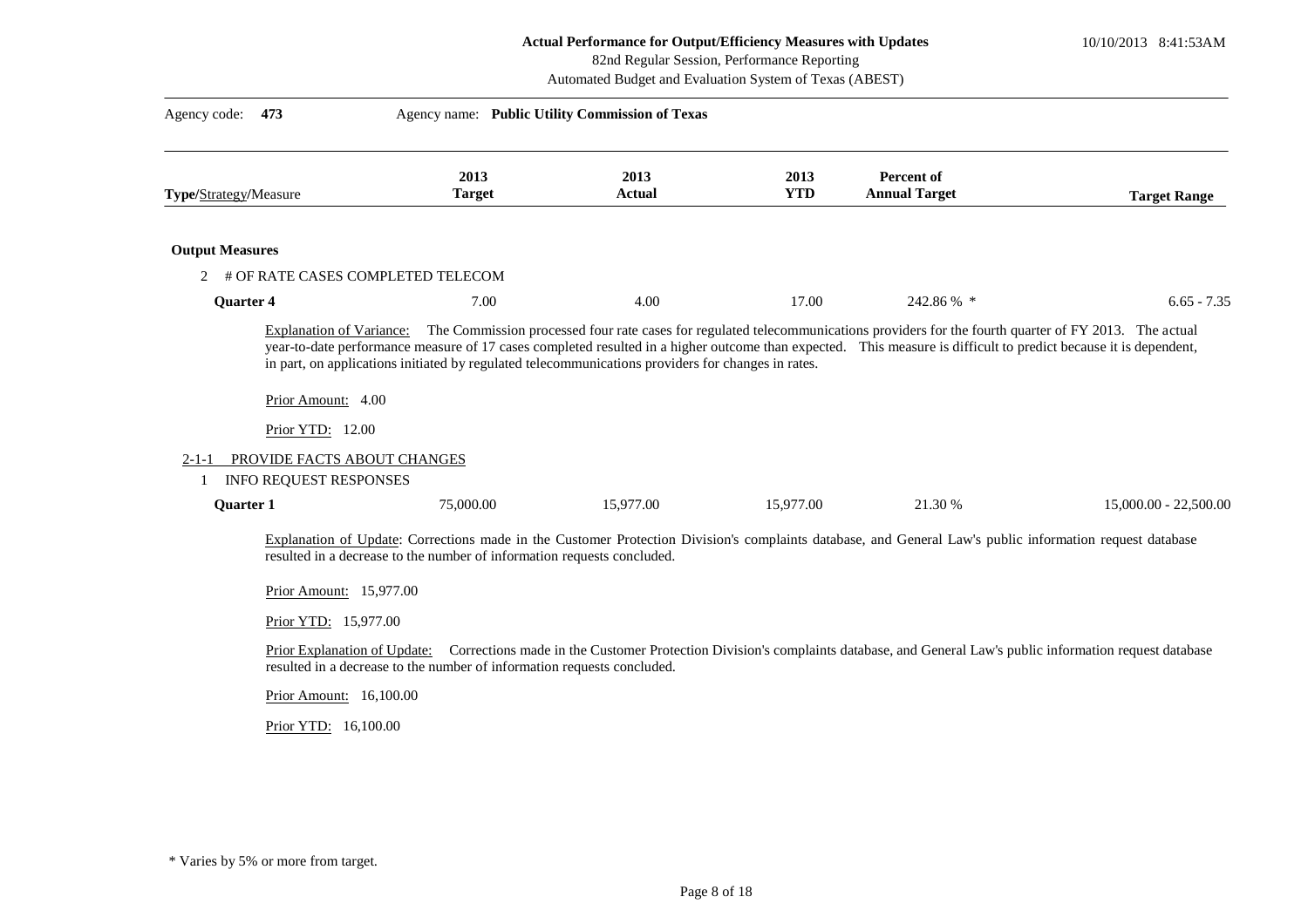10/10/2013 8:41:53AM

#### 82nd Regular Session, Performance Reporting

Automated Budget and Evaluation System of Texas (ABEST)

| Agency code: 473                                 | Agency name: Public Utility Commission of Texas |                |                    |                                    |                       |  |
|--------------------------------------------------|-------------------------------------------------|----------------|--------------------|------------------------------------|-----------------------|--|
| Type/Strategy/Measure                            | 2013<br><b>Target</b>                           | 2013<br>Actual | 2013<br><b>YTD</b> | Percent of<br><b>Annual Target</b> | <b>Target Range</b>   |  |
| <b>Output Measures</b><br>INFO REQUEST RESPONSES |                                                 |                |                    |                                    |                       |  |
| Quarter 2                                        | 75,000.00                                       | 14,394.00      | 30,371.00          | $40.49\%$ *                        | 33,750.00 - 41,250.00 |  |

Explanation of Variance: This measure reports the number of information requests responded to by three separate groups within the Public Utility Commission that have contact with external customers: the Customer Protection Division (CPD), Central Records and General Law. The second quarter's lower result is primarily due to a decrease in the number of calls handled by CPD. This may be attributed to factors such as a milder winter, lower electric rates at this time of the year, the Advanced Metering System (AMS) meter deployment almost being completed by major TDUs, and the opening of docket 40190 for AMS meter concerns.

Explanation of Update: Corrections made in General Law's public information request database resulted in a decrease to the number of information requests concluded.

Prior Amount: 14,394.00

Prior YTD: 30,371.00

Prior Explanation of Update: Corrections made in General Law's public information request database resulted in a decrease to the number of information requests concluded.

Prior Amount: 14,494.00

Prior YTD: 30,594.00

<sup>\*</sup> Varies by 5% or more from target.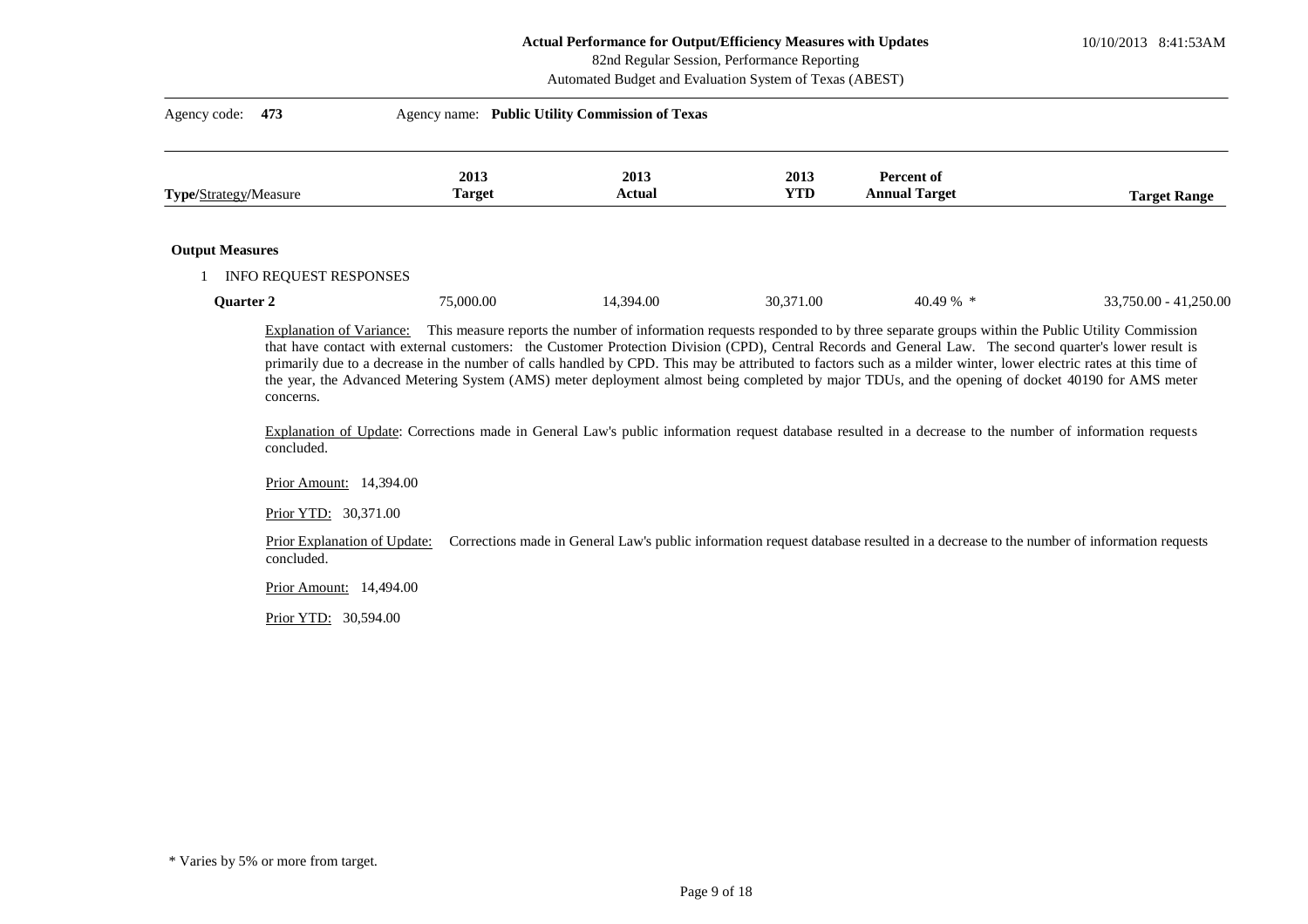10/10/2013 8:41:53AM

# 82nd Regular Session, Performance Reporting

Automated Budget and Evaluation System of Texas (ABEST)

| Type/Strategy/Measure  |                                                               | 2013<br><b>Target</b>                                         | 2013<br><b>Actual</b>                                                                     | 2013<br><b>YTD</b> | <b>Percent of</b><br><b>Annual Target</b>                                                                                                                                                                                                                                                                                                                                                                                                                                     | <b>Target Range</b>     |
|------------------------|---------------------------------------------------------------|---------------------------------------------------------------|-------------------------------------------------------------------------------------------|--------------------|-------------------------------------------------------------------------------------------------------------------------------------------------------------------------------------------------------------------------------------------------------------------------------------------------------------------------------------------------------------------------------------------------------------------------------------------------------------------------------|-------------------------|
| <b>Output Measures</b> |                                                               |                                                               |                                                                                           |                    |                                                                                                                                                                                                                                                                                                                                                                                                                                                                               |                         |
|                        | <b>INFO REQUEST RESPONSES</b>                                 |                                                               |                                                                                           |                    |                                                                                                                                                                                                                                                                                                                                                                                                                                                                               |                         |
| <b>Ouarter 3</b>       |                                                               | 75,000.00                                                     | 14,380.00                                                                                 | 44,751.00          | 59.67 % *                                                                                                                                                                                                                                                                                                                                                                                                                                                                     | $52,500.00 - 60,000.00$ |
|                        |                                                               | telephone solicitation complaints filed in the third quarter. |                                                                                           |                    | that have contact with external customers: the Customer Protection Division (CPD), Central Records and General Law. There was in increase in the number of<br>calls handled by CPD that may be attributed to factors such as a AMS rule making docket 41111, thirteen local telephone companies filed dockets to increase<br>rates, and continued docket 40190 for AMS meter concerns. The number of non-investigated complaints went down due to a decrease in the number of |                         |
|                        | concluded.<br>Prior Amount: 14,425.00<br>Prior YTD: 45,019.00 |                                                               |                                                                                           |                    | Explanation of Update: Corrections made in the Customer Protection Division's complaints database resulted in a decrease to the number of information requests                                                                                                                                                                                                                                                                                                                |                         |
| Quarter 4              |                                                               | 75,000.00                                                     | 18,253.00                                                                                 | 63,004.00          | 84.01 % *                                                                                                                                                                                                                                                                                                                                                                                                                                                                     | 71,250.00 - 78,750.00   |
|                        | Explanation of Variance:                                      |                                                               | number of AMS deployed in the two largest service territories CNP and ONCOR are complete. |                    | This measure reports the number of information requests responded to by Commission personnel that have contact with customers.<br>Three separate divisions are primarily responsible for responding to customers: Customer Protection Division, Central Records and General Law. All three<br>divisions show a decrease in requests. The Customer Protection Division shows a decline in phone calls to the Intake Center with the major reason being the                     |                         |
|                        | Prior Amount: 18,253.00<br>Prior YTD: 63,272.00               |                                                               |                                                                                           |                    |                                                                                                                                                                                                                                                                                                                                                                                                                                                                               |                         |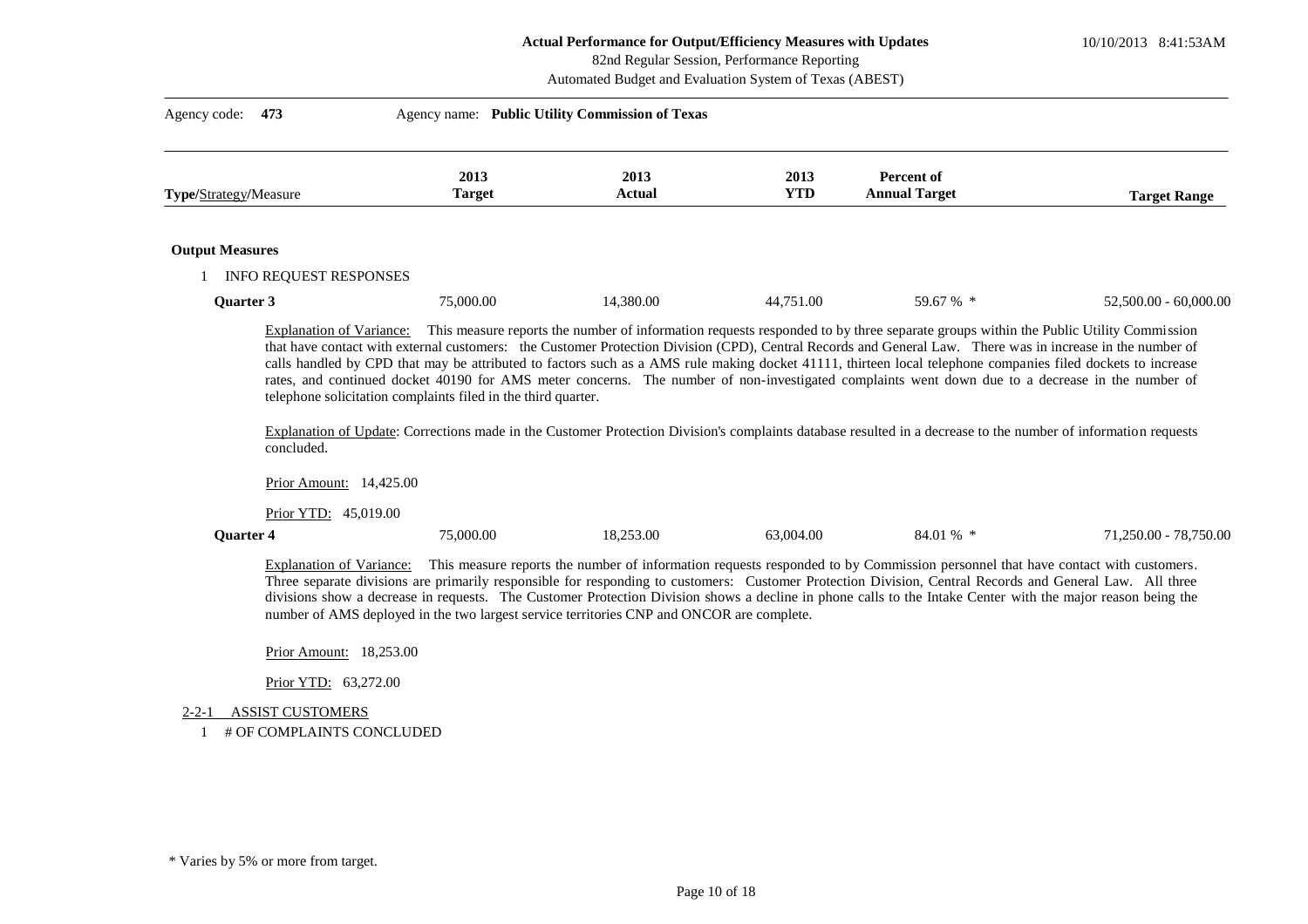10/10/2013 8:41:53AM

# 82nd Regular Session, Performance Reporting

Automated Budget and Evaluation System of Texas (ABEST)

| Agency code: 473       |                                           |                       | Agency name: Public Utility Commission of Texas |                    |                                                                                                                                                                                                                                                                                                                                 |                       |
|------------------------|-------------------------------------------|-----------------------|-------------------------------------------------|--------------------|---------------------------------------------------------------------------------------------------------------------------------------------------------------------------------------------------------------------------------------------------------------------------------------------------------------------------------|-----------------------|
| Type/Strategy/Measure  |                                           | 2013<br><b>Target</b> | 2013<br>Actual                                  | 2013<br><b>YTD</b> | Percent of<br><b>Annual Target</b>                                                                                                                                                                                                                                                                                              | <b>Target Range</b>   |
| <b>Output Measures</b> |                                           |                       |                                                 |                    |                                                                                                                                                                                                                                                                                                                                 |                       |
|                        | # OF COMPLAINTS CONCLUDED                 |                       |                                                 |                    |                                                                                                                                                                                                                                                                                                                                 |                       |
| Quarter 1              |                                           | 13,000.00             | 2,354.00                                        | 2,354.00           | 18.11 % *                                                                                                                                                                                                                                                                                                                       | $2,600.00 - 3,900.00$ |
|                        | on complaints filed by utility customers. |                       |                                                 |                    | Explanation of Variance: As reflected in the definition of this measure, the investigation of a complaint is concluded when the Commission notifies the<br>complainant with an explanation of the investigation and the final disposition of the complaint. This measure is difficult to project because it is based completely |                       |
|                        |                                           |                       |                                                 |                    | Explanation of Update: Corrections made in the complaints database resulted in the difference in the number of customer complaints concluded.                                                                                                                                                                                   |                       |
|                        | Prior Amount: 2,354.00                    |                       |                                                 |                    |                                                                                                                                                                                                                                                                                                                                 |                       |
|                        | Prior YTD: 2,354.00                       |                       |                                                 |                    |                                                                                                                                                                                                                                                                                                                                 |                       |
|                        | Prior Explanation of Update:              |                       |                                                 |                    | Corrections made in the complaints database resulted in the difference in the number of customer complaints concluded.                                                                                                                                                                                                          |                       |
|                        | Prior Amount: 2,355.00                    |                       |                                                 |                    |                                                                                                                                                                                                                                                                                                                                 |                       |
|                        |                                           |                       |                                                 |                    |                                                                                                                                                                                                                                                                                                                                 |                       |
| <b>Quarter 2</b>       | Prior YTD: 2,355.00                       | 13,000.00             | 2.089.00                                        | 4.443.00           | 34.18 % *                                                                                                                                                                                                                                                                                                                       | 5,850.00 - 7,150.00   |
|                        | on complaints filed by utility customers. |                       |                                                 |                    | Explanation of Variance: As reflected in the definition of this measure, the investigation of a complaint is concluded when the Commission notifies the<br>complainant with an explanation of the investigation and the final disposition of the complaint. This measure is difficult to project because it is based completely |                       |
|                        |                                           |                       |                                                 |                    | Explanation of Update: Corrections made in the complaints database resulted in the difference in the number of customer complaints concluded.                                                                                                                                                                                   |                       |
|                        | Prior Amount: 2,089.00                    |                       |                                                 |                    |                                                                                                                                                                                                                                                                                                                                 |                       |
|                        | Prior YTD: 4,443.00                       |                       |                                                 |                    |                                                                                                                                                                                                                                                                                                                                 |                       |
|                        | Prior Explanation of Update:              |                       |                                                 |                    | Corrections made in the complaints database resulted in the difference in the number of customer complaints concluded.                                                                                                                                                                                                          |                       |
|                        | Prior Amount: 2,090.00                    |                       |                                                 |                    |                                                                                                                                                                                                                                                                                                                                 |                       |
|                        | Prior YTD: 4,445.00                       |                       |                                                 |                    |                                                                                                                                                                                                                                                                                                                                 |                       |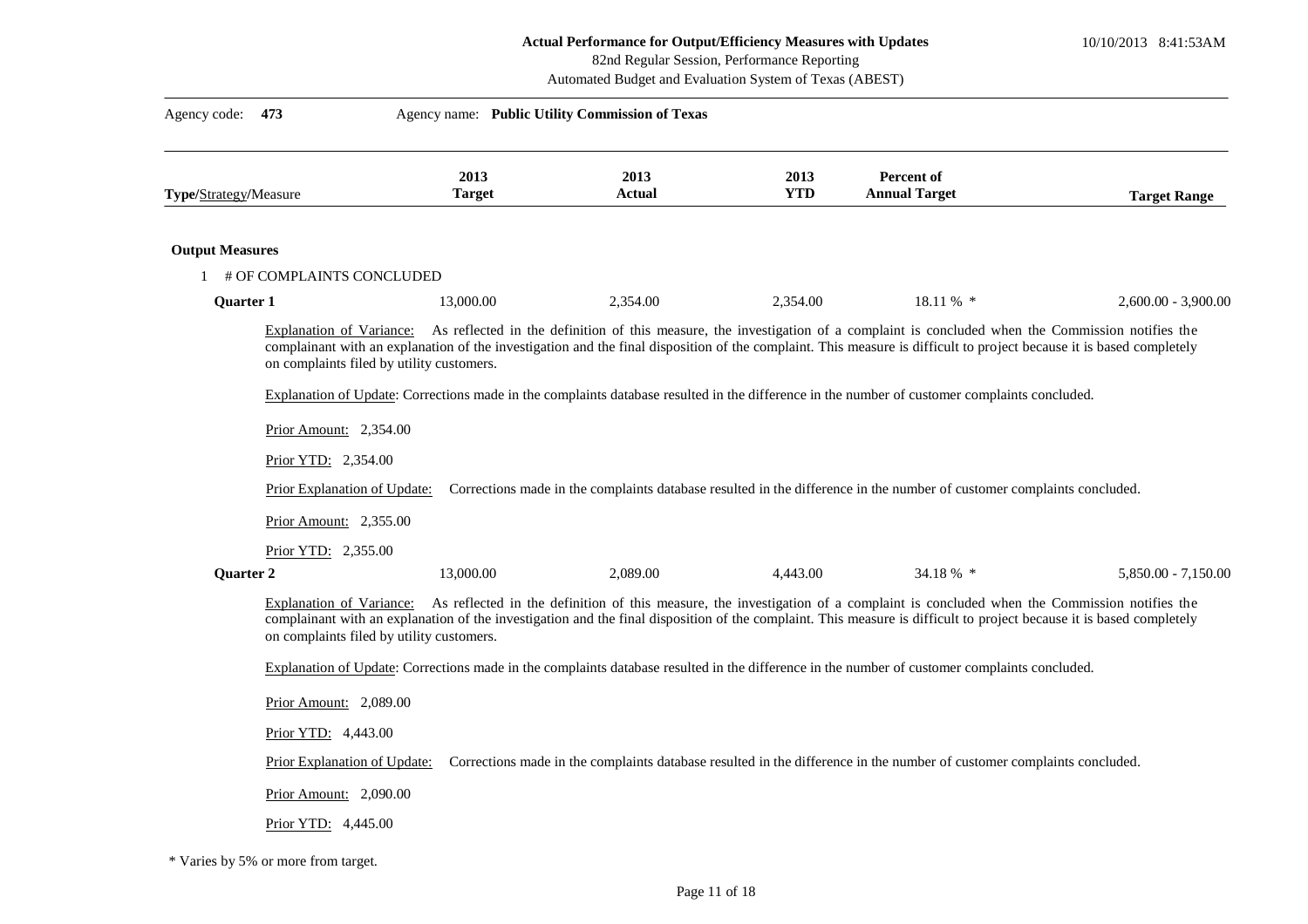10/10/2013 8:41:53AM

|                                             | retuar i criormance for Outpug Emetency measures while Opulies |  |
|---------------------------------------------|----------------------------------------------------------------|--|
| 82nd Regular Session, Performance Reporting |                                                                |  |

Automated Budget and Evaluation System of Texas (ABEST)

| Agency code:               | 473                                                                                                                    |                       | Agency name: Public Utility Commission of Texas                                              |                    |                                                                                                                                                                                                                                                                                                        |                        |
|----------------------------|------------------------------------------------------------------------------------------------------------------------|-----------------------|----------------------------------------------------------------------------------------------|--------------------|--------------------------------------------------------------------------------------------------------------------------------------------------------------------------------------------------------------------------------------------------------------------------------------------------------|------------------------|
| Type/Strategy/Measure      |                                                                                                                        | 2013<br><b>Target</b> | 2013<br>Actual                                                                               | 2013<br><b>YTD</b> | Percent of<br><b>Annual Target</b>                                                                                                                                                                                                                                                                     | <b>Target Range</b>    |
| <b>Output Measures</b>     |                                                                                                                        |                       |                                                                                              |                    |                                                                                                                                                                                                                                                                                                        |                        |
|                            | # OF COMPLAINTS CONCLUDED                                                                                              |                       |                                                                                              |                    |                                                                                                                                                                                                                                                                                                        |                        |
| Quarter 3                  |                                                                                                                        | 13,000.00             | 1,931.00                                                                                     | 6,374.00           | 49.03 % *                                                                                                                                                                                                                                                                                              | $9,100.00 - 10,400.00$ |
| <b>Ouarter 4</b>           | on complaints filed by utility customers.<br>Prior Amount: 1,931.00<br>Prior YTD: 6,376.00                             | 13,000.00             | Explanation of Update: No update made to this measure's result for this quarter.<br>2,096.00 | 8,470.00           | 65.15 % *                                                                                                                                                                                                                                                                                              | 12,350.00 - 13,650.00  |
|                            | Explanation of Variance:<br>on complaints filed by utility customers.<br>Prior Amount: 2,096.00<br>Prior YTD: 8,472.00 |                       |                                                                                              |                    | As reflected in the definition of this measure, the investigation of a complaint is concluded when the Commission notifies the<br>complainant with an explanation of the investigation and the final disposition of the complaint. This measure is difficult to project because it is based completely |                        |
| <b>Efficiency Measures</b> |                                                                                                                        |                       |                                                                                              |                    |                                                                                                                                                                                                                                                                                                        |                        |
| $1 - 1 - 1$                | <b>MARKET COMPETITION</b>                                                                                              |                       |                                                                                              |                    |                                                                                                                                                                                                                                                                                                        |                        |

1 AVERAGE DAYS/COA & SPCOA

<sup>\*</sup> Varies by 5% or more from target.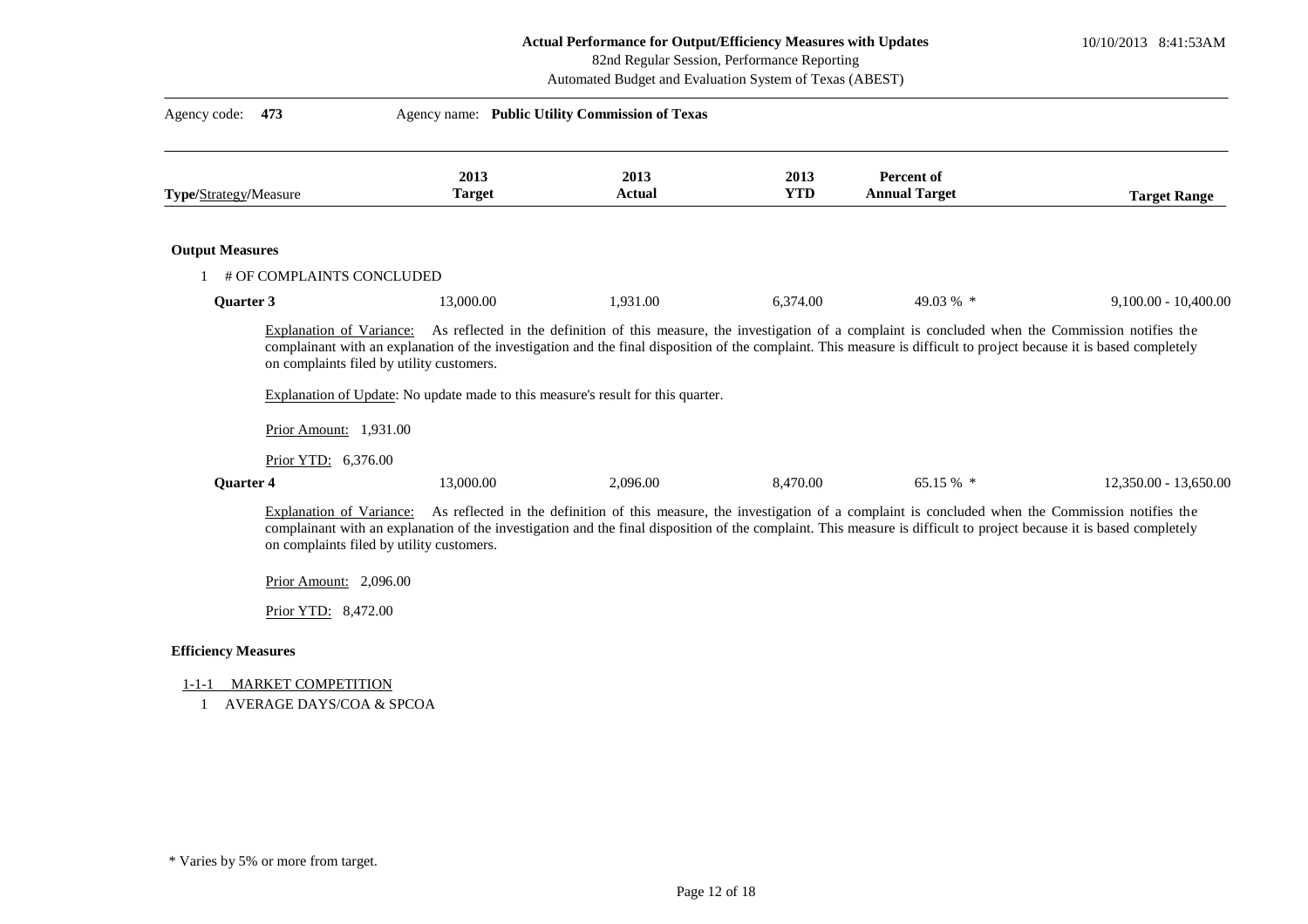10/10/2013 8:41:53AM

| Actual Performance for Output/Efficiency Measures with Updates |  |
|----------------------------------------------------------------|--|
| 82nd Regular Session, Performance Reporting                    |  |

Automated Budget and Evaluation System of Texas (ABEST)

| Type/Strategy/Measure      | 2013<br><b>Target</b> | 2013<br><b>Actual</b> | 2013<br><b>YTD</b> | Percent of<br><b>Annual Target</b>                                                                                                                                                                                                                                                                                                                                                                                                                                                       | <b>Target Range</b> |
|----------------------------|-----------------------|-----------------------|--------------------|------------------------------------------------------------------------------------------------------------------------------------------------------------------------------------------------------------------------------------------------------------------------------------------------------------------------------------------------------------------------------------------------------------------------------------------------------------------------------------------|---------------------|
| <b>Efficiency Measures</b> |                       |                       |                    |                                                                                                                                                                                                                                                                                                                                                                                                                                                                                          |                     |
| AVERAGE DAYS/COA & SPCOA   |                       |                       |                    |                                                                                                                                                                                                                                                                                                                                                                                                                                                                                          |                     |
| <b>Ouarter 1</b>           | 60.00                 | 39.00                 | 39.00              | 65.00 $%$ *                                                                                                                                                                                                                                                                                                                                                                                                                                                                              | $57.00 - 63.00$     |
|                            |                       |                       |                    |                                                                                                                                                                                                                                                                                                                                                                                                                                                                                          |                     |
| Quarter 2                  | 60.00                 | 64.00                 | 51.00              | 85.00 % *<br>Explanation of Variance: The Commission processed five COA and 13 SPCOA dockets for the second quarter of FY 2013. All dockets, except three, were                                                                                                                                                                                                                                                                                                                          | $57.00 - 63.00$     |
|                            |                       |                       |                    | processed in less than the targeted 60 days. The exceptions were due to transfer of a proceeding to the State Office of Administrative Hearings for purposes of<br>hearing, abatement for an extended period to allow applicant to provide compliance regarding status, and applicant's request for extensions in order to cure<br>deficiencies. Although the average for this quarter was higher, the year-to-date average remains well below the targeted 60 days, which is desirable. |                     |
| Quarter 3                  | 60.00                 | 63.00                 | 55.00              | 91.67 % *                                                                                                                                                                                                                                                                                                                                                                                                                                                                                | $57.00 - 63.00$     |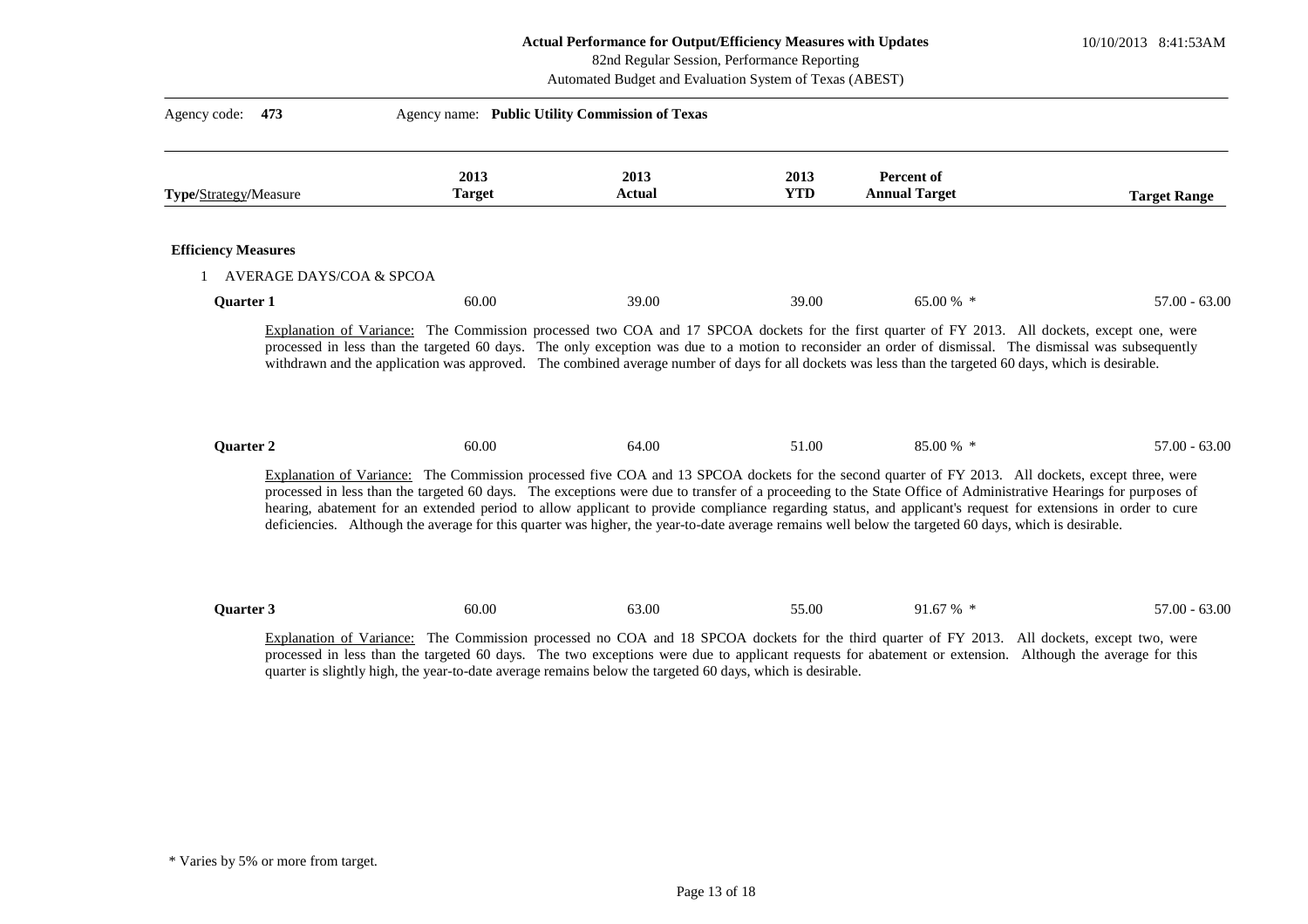10/10/2013 8:41:53AM

# Automated Budget and Evaluation System of Texas (ABEST) 82nd Regular Session, Performance Reporting

| Agency code:<br>473                                                     | Agency name: Public Utility Commission of Texas                                 |                       |                    |                                                                                                                                                                                                                                                                                                                                                                                                                                                                                              |                     |
|-------------------------------------------------------------------------|---------------------------------------------------------------------------------|-----------------------|--------------------|----------------------------------------------------------------------------------------------------------------------------------------------------------------------------------------------------------------------------------------------------------------------------------------------------------------------------------------------------------------------------------------------------------------------------------------------------------------------------------------------|---------------------|
| <b>Type/Strategy/Measure</b>                                            | 2013<br><b>Target</b>                                                           | 2013<br><b>Actual</b> | 2013<br><b>YTD</b> | <b>Percent of</b><br><b>Annual Target</b>                                                                                                                                                                                                                                                                                                                                                                                                                                                    | <b>Target Range</b> |
| <b>Efficiency Measures</b>                                              |                                                                                 |                       |                    |                                                                                                                                                                                                                                                                                                                                                                                                                                                                                              |                     |
| 1 AVERAGE DAYS/COA & SPCOA                                              |                                                                                 |                       |                    |                                                                                                                                                                                                                                                                                                                                                                                                                                                                                              |                     |
| <b>Ouarter 4</b>                                                        | 60.00                                                                           | 46.00                 | 54.00              | $90.00\%$ *                                                                                                                                                                                                                                                                                                                                                                                                                                                                                  | $57.00 - 63.00$     |
| UTILITY REGULATION<br>$1 - 2 - 1$<br>AVG DAYS PROCESS RATE CASE FOR TDU |                                                                                 |                       |                    |                                                                                                                                                                                                                                                                                                                                                                                                                                                                                              |                     |
| <b>Quarter 1</b>                                                        | 220.00                                                                          | 317.00                | 317.00             | 144.09 % *                                                                                                                                                                                                                                                                                                                                                                                                                                                                                   | $209.00 - 231.00$   |
| each case, which is highly variable.                                    |                                                                                 |                       |                    | Explanation of Variance: This measure reflects the average number of days to complete major electric rate cases for a transmission and distribution utility<br>(TDU). Two major electric rate cases that fit the definition of a TDU were completed within the first quarter of FY 2013. Both cases required extensive<br>hearings to adjudicate disputed issues. This measure is difficult to project because the processing time for rate cases depends on the complexity of the issues in |                     |
| Quarter 2                                                               | 220.00                                                                          | 173.00                | 245.00             | 111.36 % *                                                                                                                                                                                                                                                                                                                                                                                                                                                                                   | 209.00 - 231.00     |
|                                                                         | depends on the complexity of the issues in each case, which is highly variable. |                       |                    | Explanation of Variance: This measure reflects the average number of days to complete major electric rate cases for a transmission and distribution utility<br>(TDU). Two major electric rate cases that fit the definition of a TDU were completed within the second quarter of FY 2013. Both cases were settled by<br>stipulation and agreement of the parties avoiding the need for a lengthy hearing. This measure is difficult to project because the processing time for rate cases    |                     |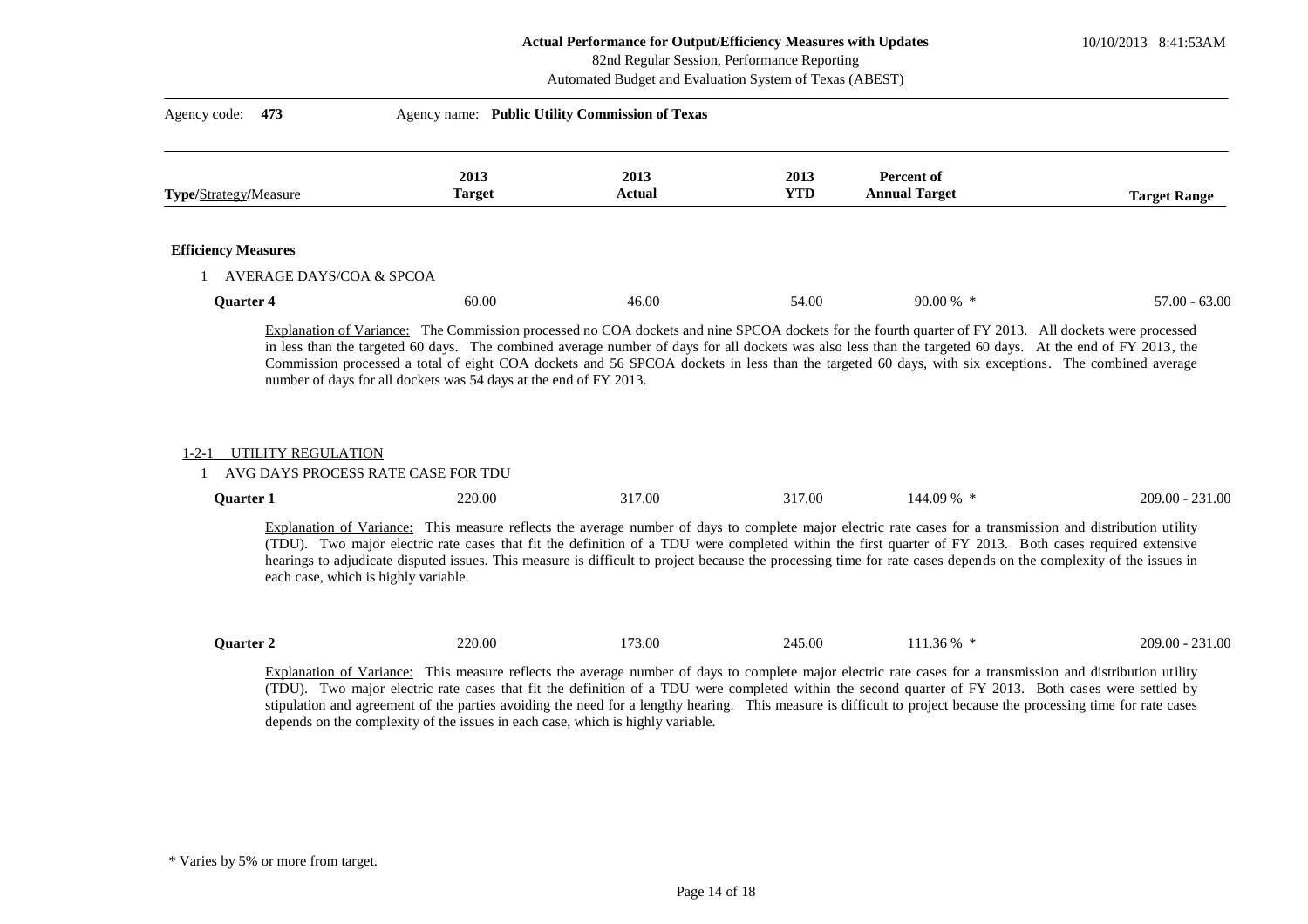## **Actual Performance for Output/Efficiency Measures with Updates**  82nd Regular Session, Performance Reporting

10/10/2013 8:41:53AM

| Automated Budget and Evaluation System of Texas (ABEST) |                                                                                                                                                           |                                                 |                    |                                    |                                                                                                                                                                                                                                                                                                                                                                                                                                                                                                                                                                                                                                                               |  |
|---------------------------------------------------------|-----------------------------------------------------------------------------------------------------------------------------------------------------------|-------------------------------------------------|--------------------|------------------------------------|---------------------------------------------------------------------------------------------------------------------------------------------------------------------------------------------------------------------------------------------------------------------------------------------------------------------------------------------------------------------------------------------------------------------------------------------------------------------------------------------------------------------------------------------------------------------------------------------------------------------------------------------------------------|--|
| Agency code:<br>473                                     |                                                                                                                                                           | Agency name: Public Utility Commission of Texas |                    |                                    |                                                                                                                                                                                                                                                                                                                                                                                                                                                                                                                                                                                                                                                               |  |
| Type/Strategy/Measure                                   | 2013<br><b>Target</b>                                                                                                                                     | 2013<br><b>Actual</b>                           | 2013<br><b>YTD</b> | Percent of<br><b>Annual Target</b> | <b>Target Range</b>                                                                                                                                                                                                                                                                                                                                                                                                                                                                                                                                                                                                                                           |  |
| <b>Efficiency Measures</b>                              |                                                                                                                                                           |                                                 |                    |                                    |                                                                                                                                                                                                                                                                                                                                                                                                                                                                                                                                                                                                                                                               |  |
|                                                         | AVG DAYS PROCESS RATE CASE FOR TDU                                                                                                                        |                                                 |                    |                                    |                                                                                                                                                                                                                                                                                                                                                                                                                                                                                                                                                                                                                                                               |  |
| Quarter 3                                               | 220.00                                                                                                                                                    | 0.00                                            | 245.00             | 111.36 % *                         | $209.00 - 231.00$                                                                                                                                                                                                                                                                                                                                                                                                                                                                                                                                                                                                                                             |  |
| Quarter 4                                               | difficult to project because the processing time for rate cases depends on the complexity of the issues in each case, which is highly variable.<br>220.00 | 254.00                                          | 246.80             | 112.18 % *                         | 209.00 - 231.00                                                                                                                                                                                                                                                                                                                                                                                                                                                                                                                                                                                                                                               |  |
|                                                         | time for rate cases depends on the complexity of the issues in each case, which is highly variable.                                                       |                                                 |                    |                                    | Explanation of Variance: This measure reflects the average number of days to complete major electric rate cases for a transmission and distribution utility<br>(TDU). One major electric rate cases that fit the definition of a TDU was completed within the fourth quarter of FY 2013. Year to date performance includes<br>five major electric rate cases involving a transmission and distribution utility completed throughout FY 2013. Three cases were to establish initial rates and<br>tariffs for new TDU's serving CREZ lines. The Year to Date average number of days is 246.80 days. This measure is difficult to project because the processing |  |
| 2-1-1                                                   | PROVIDE FACTS ABOUT CHANGES<br>% INFO ELECTRONIC DISTRIBUTION                                                                                             |                                                 |                    |                                    |                                                                                                                                                                                                                                                                                                                                                                                                                                                                                                                                                                                                                                                               |  |
| <b>Ouarter 1</b>                                        |                                                                                                                                                           | 75.00 %<br>78.98 %                              | 78.98 %            | $105.31\%$ *                       | $71.25 - 78.75$                                                                                                                                                                                                                                                                                                                                                                                                                                                                                                                                                                                                                                               |  |

Explanation of Variance: Central Texas experienced a mild fall/early winter, and the hits to the Powertochoose.org site were significantly higher than this time last year. The resulting first quarter percentage is close to target, which is desirable.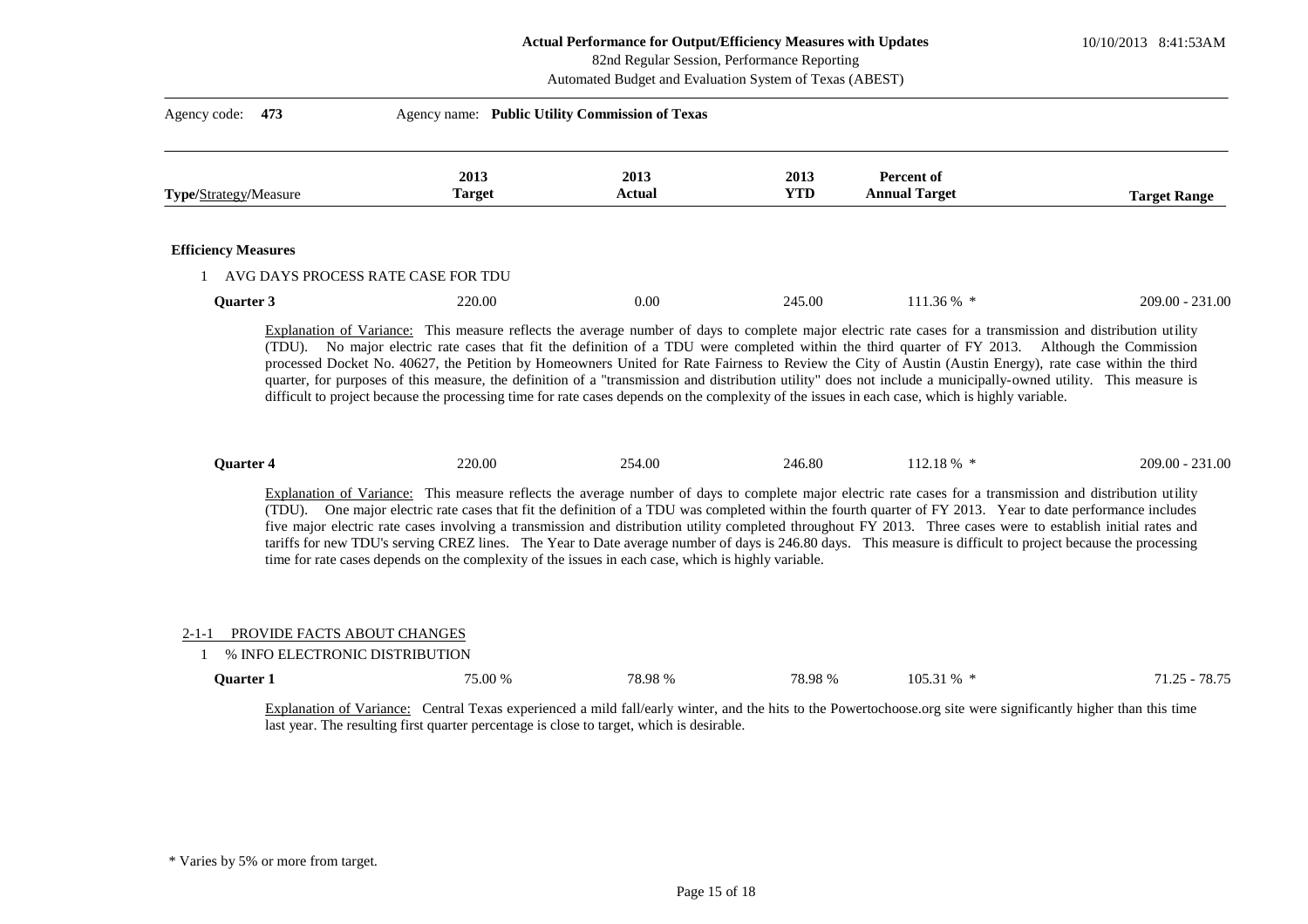10/10/2013 8:41:53AM

| 82nd Regular Session, Performance Reporting |  |
|---------------------------------------------|--|
|---------------------------------------------|--|

Automated Budget and Evaluation System of Texas (ABEST)

| 473<br>Agency code:            | Agency name: Public Utility Commission of Texas                                                                                                                                                                                                                                                                                |                |                    |                                    |                     |
|--------------------------------|--------------------------------------------------------------------------------------------------------------------------------------------------------------------------------------------------------------------------------------------------------------------------------------------------------------------------------|----------------|--------------------|------------------------------------|---------------------|
| Type/Strategy/Measure          | 2013<br><b>Target</b>                                                                                                                                                                                                                                                                                                          | 2013<br>Actual | 2013<br><b>YTD</b> | Percent of<br><b>Annual Target</b> | <b>Target Range</b> |
| <b>Efficiency Measures</b>     |                                                                                                                                                                                                                                                                                                                                |                |                    |                                    |                     |
| % INFO ELECTRONIC DISTRIBUTION |                                                                                                                                                                                                                                                                                                                                |                |                    |                                    |                     |
| <b>Quarter 2</b>               | 75.00 %                                                                                                                                                                                                                                                                                                                        | 85.27 %        | 81.99 %            | $109.32\%$ *                       | $71.25 - 78.75$     |
|                                | Explanation of Variance: During December, January, and February, the PUC has fewer requests for hard copy materials than during warmer months in the year.<br>This results in our electronic percentage being higher than usual, thus putting us over our target range.                                                        |                |                    |                                    |                     |
| Quarter 3                      | 75.00 %                                                                                                                                                                                                                                                                                                                        | 70.76 %        | 77.34 %            | 103.12 %                           | $71.25 - 78.75$     |
| Quarter 4                      | 75.00 %                                                                                                                                                                                                                                                                                                                        | 35.49 %        | 65.08 %            | 86.77 % *                          | $71.25 - 78.75$     |
| new format.                    | Explanation of Variance: Beginning in July 2013 the PUC launched a new powertochoose.com website in English and Spanish. At that time the PUC's web log<br>analyzing software could no longer log web site hits for publications. The agency is actively looking for a solution to log hits for publications in the web site's |                |                    |                                    |                     |

#### 2-2-1 ASSIST CUSTOMERS

1 AVERAGE DAYS: CONCLUDE COMPLAINTS

<sup>\*</sup> Varies by 5% or more from target.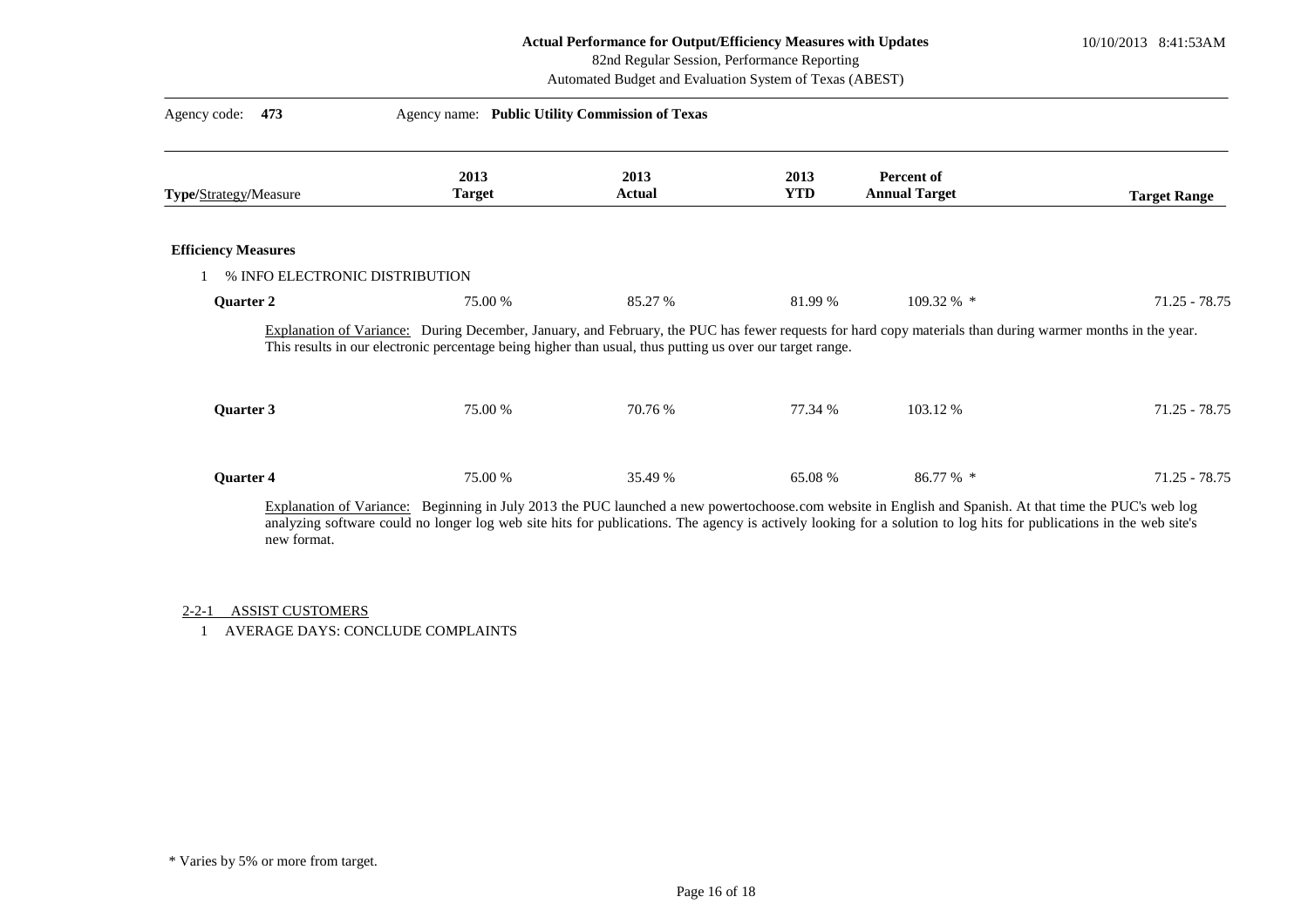#### **Actual Performance for Output/Efficiency Measures with Updates**  82nd Regular Session, Performance Reporting

10/10/2013 8:41:53AM

| Agency code: 473      | Agency name: Public Utility Commission of Texas |               |            |                      |                     |
|-----------------------|-------------------------------------------------|---------------|------------|----------------------|---------------------|
|                       | 2013                                            | 2013          | 2013       | Percent of           |                     |
| Type/Strategy/Measure | <b>Target</b>                                   | <b>Actual</b> | <b>YTD</b> | <b>Annual Target</b> | <b>Target Range</b> |

#### **Efficiency Measures**

#### 1 AVERAGE DAYS: CONCLUDE COMPLAINTS

| Quarter 1 | 30.00 | 6.00، | 16.00 | 53330<br>JJ.JJ 70 | $28.50 - 31.50$ |
|-----------|-------|-------|-------|-------------------|-----------------|
|           |       |       |       |                   |                 |

Explanation of Variance: The agency's performance for this measure is dependent, in part, on how quickly electric and telephone service providers respond to complaints that are forwarded to them by the Commission. The PUC continues to work with the service providers to improve their understanding of the process and to develop good working relationships. Quality checks are performed on the entered data and concluded complaints are periodically audited to ensure the complaint file data is complete and accurate. The agency's performance can also be attributed to routine staff development including employee presentations on new or amended Commission rules, policies and procedures as well as attending industry sponsored training. These activities contribute to strengthening the knowledge base and performance of staff who readily engage in educating customers and investigating complaints. The average number of days to conclude complaints that were closed in the first quarter of FY 2013 was well below target, which is desirable.

| Ouarter. | 30.00 | ۔5.00 | 16.00 | 3330<br>JJ.JJ 70 | $28.50 - 31.50$ |
|----------|-------|-------|-------|------------------|-----------------|
|----------|-------|-------|-------|------------------|-----------------|

Explanation of Variance: The agency's performance for this measure is dependent, in part, on how quickly electric and telephone service providers respond to complaints that are forwarded to them by the Commission. The PUC continues to work with the service providers to improve their understanding of the process and to develop good working relationships. Also, implementing enhancements identified by users of the complaint database has improved its functionality and efficiency in entering data to facilitate complaint handling. Quality checks are performed on the entered data and concluded complaints are periodically audited to ensure the complaint file data is complete and accurate. These activities contribute to strengthening the knowledge base and performance of staff who readily engage in educating customers and investigating complaints. The average number of days to conclude complaints that were closed in the second quarter of FY 2013 was well below target, which is desirable.

<sup>\*</sup> Varies by 5% or more from target.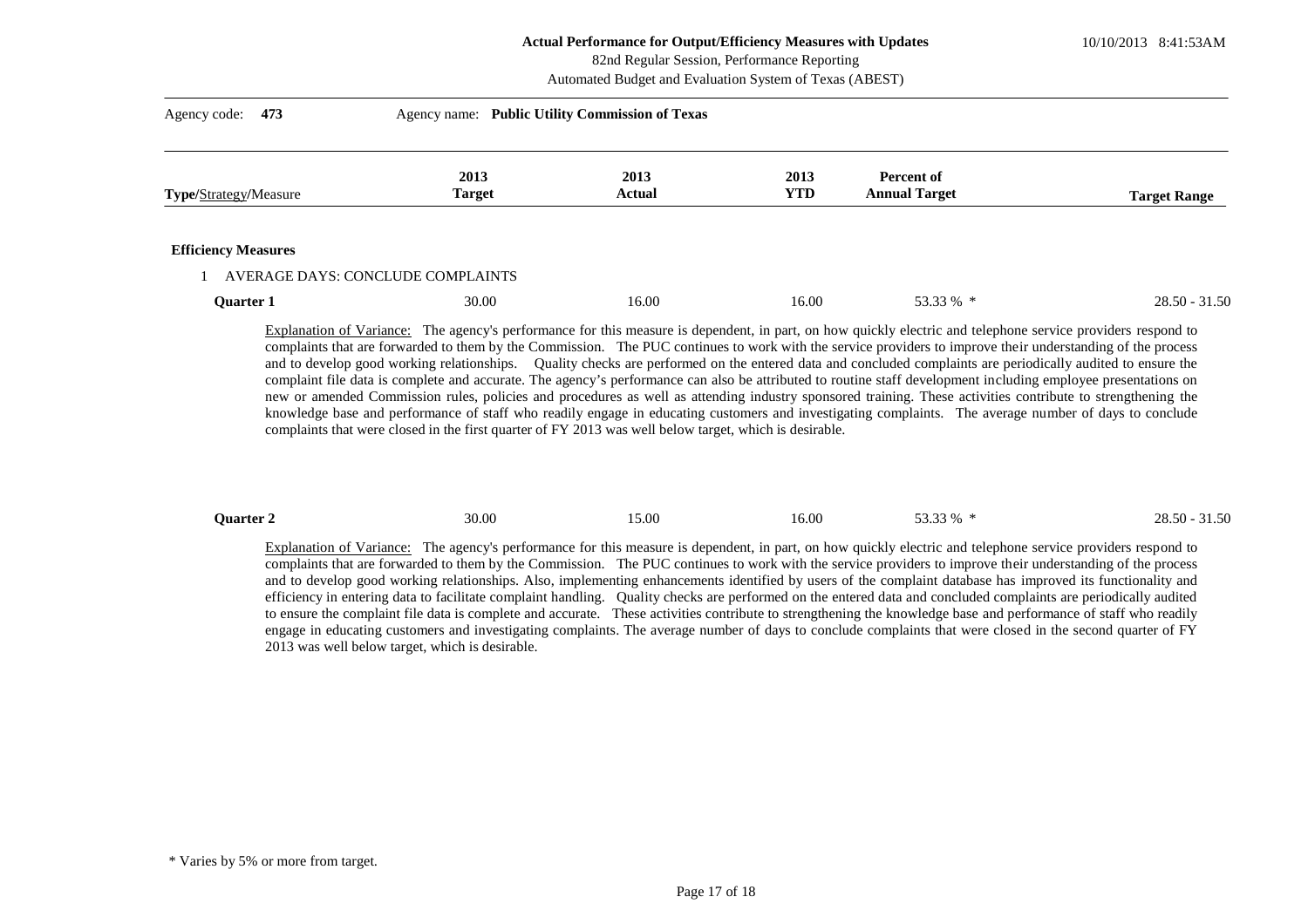#### **Actual Performance for Output/Efficiency Measures with Updates**  82nd Regular Session, Performance Reporting

10/10/2013 8:41:53AM

|                              | Automated Budget and Evaluation System of Texas (ABEST) |                       |                    |                                    |                     |  |
|------------------------------|---------------------------------------------------------|-----------------------|--------------------|------------------------------------|---------------------|--|
| Agency code: 473             | Agency name: Public Utility Commission of Texas         |                       |                    |                                    |                     |  |
| <b>Type/Strategy/Measure</b> | 2013<br>Target                                          | 2013<br><b>Actual</b> | 2013<br><b>YTD</b> | Percent of<br><b>Annual Target</b> | <b>Target Range</b> |  |

#### **Efficiency Measures**

#### 1 AVERAGE DAYS: CONCLUDE COMPLAINTS

| Quarter 3 | 30.00<br>. | 16.00 | 16.00 | 53330<br>,,,,,,, | $28.50 - 31.50$ |
|-----------|------------|-------|-------|------------------|-----------------|
|           |            |       |       |                  |                 |

Explanation of Variance: The agency's performance for this measure is dependent, in part, on how quickly electric and telephone service providers respond to complaints that are forwarded to them by the Commission. The PUC continues to work with the service providers to improve their understanding of the process and to develop good working relationships. Also, implementing enhancements identified by users of the complaint database has improved its functionality and efficiency in entering data to facilitate complaint handling. Quality checks are performed on the entered data and concluded complaints are periodically audited to ensure the complaint file data is complete and accurate. These activities contribute to strengthening the knowledge base and performance of staff who readily engage in educating customers and investigating complaints. The average number of days to conclude complaints that were closed in the third quarter of FY 2013 was well below target, which is desirable.

|  | <b>Ouarter 4</b> | 30.00 | .5.00 | 15.00 | 50.00 % | $28.50 - 31.50$ |
|--|------------------|-------|-------|-------|---------|-----------------|
|--|------------------|-------|-------|-------|---------|-----------------|

Explanation of Variance: The agency's performance for this measure is dependent, in part, on how quickly electric and telephone service providers respond to complaints that are forwarded to them by the Commission. The PUC continues to work with the service providers to improve their understanding of the process and to develop good working relationships. Also, implementing enhancements identified by users of the complaint database have improved its functionality and efficiency in entering data to facilitate complaint handling. Quality checks are performed on the entered data and concluded complaints are periodically audited to ensure the complaint file data is complete and accurate. The agency's performance can also be attributed to routine staff development including employee presentations on new or amended Commission rules, policies and procedures as well as attending industry sponsored training. These activities contribute to strengthening the knowledge base and performance of staff who readily engage in educating customers and investigating complaints. The average number of days to conclude complaints that were closed in FY 2013 was well below target, which is desirable.

<sup>\*</sup> Varies by 5% or more from target.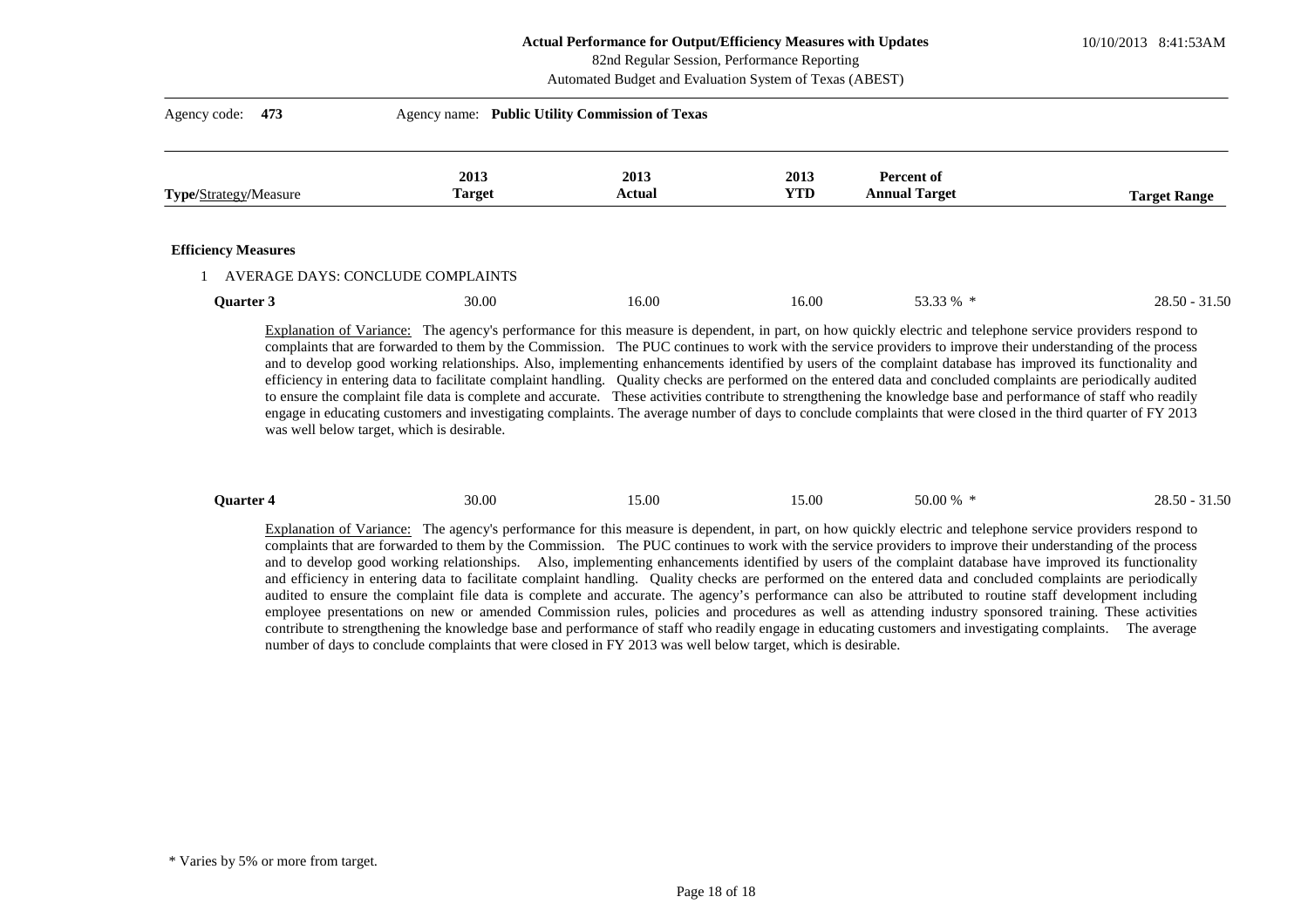# **ACTUAL PERFORMANCE FOR EXPLANATORY MEASURES 473 - Public Utility Commission of Texas Fiscal Year 2013 10/10/2013**